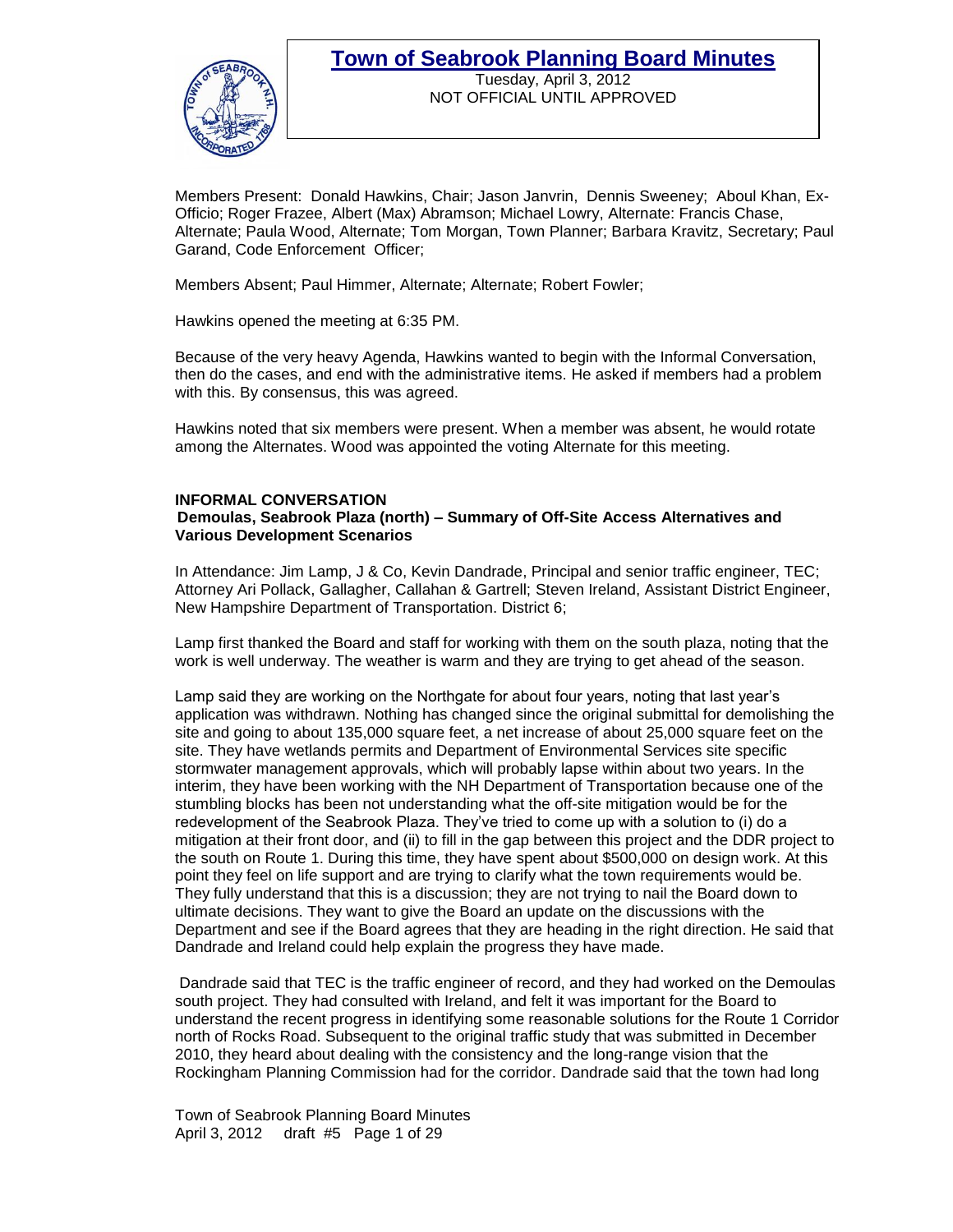

Tuesday, April 3, 2012 NOT OFFICIAL UNTIL APPROVED

desired a widened section to provide for traffic flow from north to south. They had to take into consideration what would be necessary to support the redevelopment of Seabrook Plaza. In the original study they had an increase of 25,000 square feet, but they were also asked not to assume any occupancy of the Ames space.

Dandrade said TEC was asked to look at a series of sensitivity studies assuming that the project would be all new square-footage, including the Ames space. They were asked to look at both a four lane and five lane cross-section of Route 1 i.e. a combination of one or two through lanes, north and south. They looked for consistency in connecting the Town's plans for connecting with the North Access Road to the power station. He noted that the Board had been provided with the original traffic study, as well as the January 10, 2012 memorandum provided to the Department and the town, as well as other follow-up documentation. He referred to recent correspondence from the Department's Chief of Preliminary Design who had reviewed the TEC March 19, 2012 response to the comments package and found that they accurately reflect conversations between NHDOT personnel and the Demoulas Design Team; NHDOT was looking forward to reviewing the construction plans for US 1; for certain detail comments, the balance of the responses seemed reasonable.

Dandrade said they had been working with Ireland and the Department's review personnel at the district and in concord to look at trying to resolve some of the items related to Route 1. The fourlane cross-section had the potential of tying in what DDR was doing in front of the gas station, coming across Rocks Road, across the North Access Road where there is an existing signal, and blending in at what would become the new front door [for the plaza]. Some things were eliminated since the original submittal, at the Department's request. They were asked to remove the original right-in/out at the relocation for the gas station, because two lanes would become one in that area; the modification is a right-out only. They also looked at potential easements along the corridor they held the west side of the road, because they can't get closer to the gas station canopy, telephone poles, or the pylon signs because of electrical code requirements. He pointed out where they had widened to the east, noting that the Board had secured easements for certain parcels. With a four-lane cross-section, they could take advantage of some of that space, but there are some private entities that they would have to approach for easements and/or temporary easements, unless the town wanted a sidewalk introduced. Dandrade said that a five-lane cross-section would have significant impact on some sites, even on the Dollar Tree existing easement which would not be enough.

Dandrade said at this point they are in discussions with the Department and the town beginning last fall, they wanted to identify and separate out the consistency with the long term vision for the corridor, vs what could be assumed as reasonable mitigation for the project. They would like to pursue the four-lane cross section because they believe it is attainable. There is a lot of work still to do in approaching the abutters for certain rights-of-way to build those improvements. He said that the Department had confirmed that the four-lane cross-section reasonably mitigates the traffic from the development and is a substantial improvement for Route 1 northbound. Coming off the Route 107 ramps, or going north from that southern intersection with Route 1, there would be two through lanes all throughout the corridor up to the project site, and then taper back to one lane. In the southerly direction, they have one through-lane with separate turn lanes all the way down to where it opens up closer to Route 107.

Dandrade said they would like feedback from the Board just to make sure they are on the right track, and hoped the Board would endorse their pursuit of the four-lane cross-section and the impacts associated with it. He noted there are some items that they cannot pursue because of impacts at the Dollar Store and others. He asked if Ireland would describe the project review

Town of Seabrook Planning Board Minutes April 3, 2012 draft #5 Page 2 of 29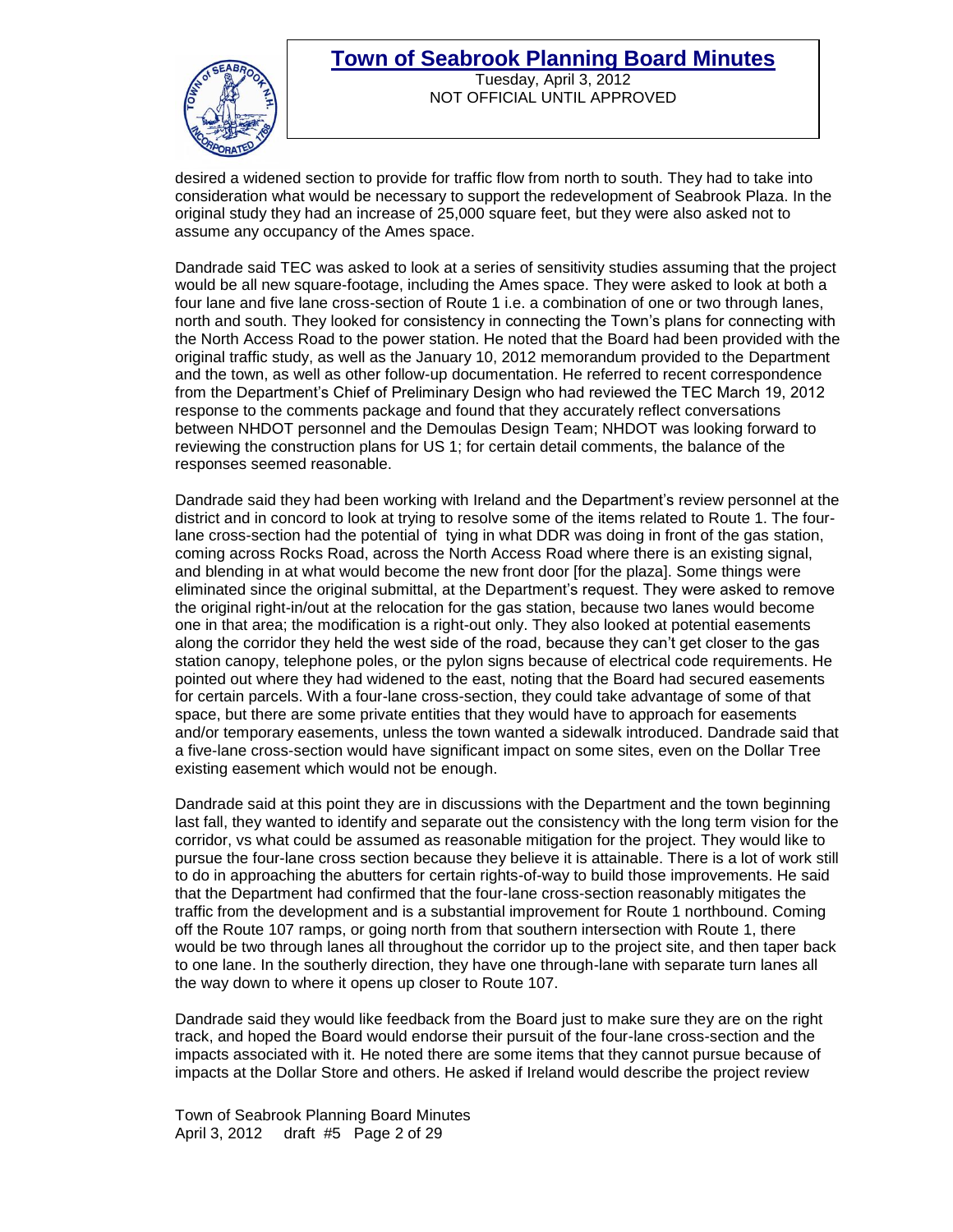

Tuesday, April 3, 2012 NOT OFFICIAL UNTIL APPROVED

process at the Department, and acknowledge some of the aspects, particularly in re the connection to the North Access Road about which the Board was very interested. At that location there are significant impacts that would be difficult to overcome, because of impacts to adjacent property in excess of \$250,000. Dandrade said they were looking at a cost of about \$2,000,000 to tie into DDR's work and head up towards the northerly end of their site.

Hawkins asked for Ireland's comments in terms of how many lanes they are recommending. He knew that 5 lanes was expensive, and that land-taking could be involved. Hawkins noted that the Route 1 Corridor study called for 5 lanes all the way through Seabrook did not necessarily like that configuration.

Ireland was attending at the request of the Planning Board as well as the Developer (Demoulas), to try to answer questions from the Department's point of view. He described the Route 1 Corridor Study as the ultimate planning guide. It does a lot in terms of cross-connections, but it is not a definitive engineering design for a physical build. They have to look at traffic impacts caused by a particular development, in this case Route 1. With those traffic impacts, the Department believes that a 4-lane section reasonable mitigates what the developer would create. Ireland said a 5-lane section would be wonderful, but it does not necessarily match the proposed traffic lines. There is already traffic congestion. The Department's standard is that a new development should basically do no harm re the existing traffic delays. He thought the 4 lane section would do that. It is acceptable to the Department, although there is a lot more design work to do for the details. There is some right-off-way that needs easements; this can cause problems for projects like this. It is his intent to go with the developer to the abutters to talk about the improvements and benefits in front of their business, as well as the negatives if this cannot be negotiated as a reasonable, acceptable cost.

Ireland pointed out a potential cross-connection for which the Developer had agreed to provide an easement for a future accommodation. This was part of the Corridor Study and the Department had accepted this from other developments on Route 1 e.g. the fireworks store on Route 1, but the abutter was not willing. The Department accepted the easement so that the cross-connect could be implemented in a redevelopment. They would try to do something like that with the Developer, but he did not see the power plant redeveloping in the near-term; if that changed, the details might be worked out. Janvrin said that the Developer currently had 5 driveway cuts that would go down to 3. Ireland said under the Department's policy, they could not have more than 3. Janvrin asked about the line-of-sight. Ireland said that should not be an issue, as they would far exceed 400 feet. The line-of–sight at the signal differed as they would have a right in/out at one driveway and a right out at another. Line-of-sight is a moot point at a in/out, but there should be more than 400 feet for both.

Janvrin asked about an issue referenced in an Ireland memo re the Dearborn light not being coordinated with other signals. Ireland confirmed that that had been identified. Dandrade said they had looked at that because of the traffic from the North Access Road, noting that when a signal is coordinated, it forces a delay on the side street. To maintain a green band on Route 1, that side street had to be forced to enter in a particular timeframe. Because of the low volume and that Tasty Subs is a small site with little traffic volume, they thought it best to make the signal uncoordinated. They did follow-up analysis with the Department's traffic bureau and that is easily attainable. Janvirn said every Route 1 developer had put in the signal boxes and hardware, but had not done the coordination. Ireland said this had come up recently with the project on Route 1 connecting the gap section from Route 107 to Railroad Avenue which now has one lane. That project is part of the memorandum among the Town, the State, and DDR.

Town of Seabrook Planning Board Minutes April 3, 2012 draft #5 Page 3 of 29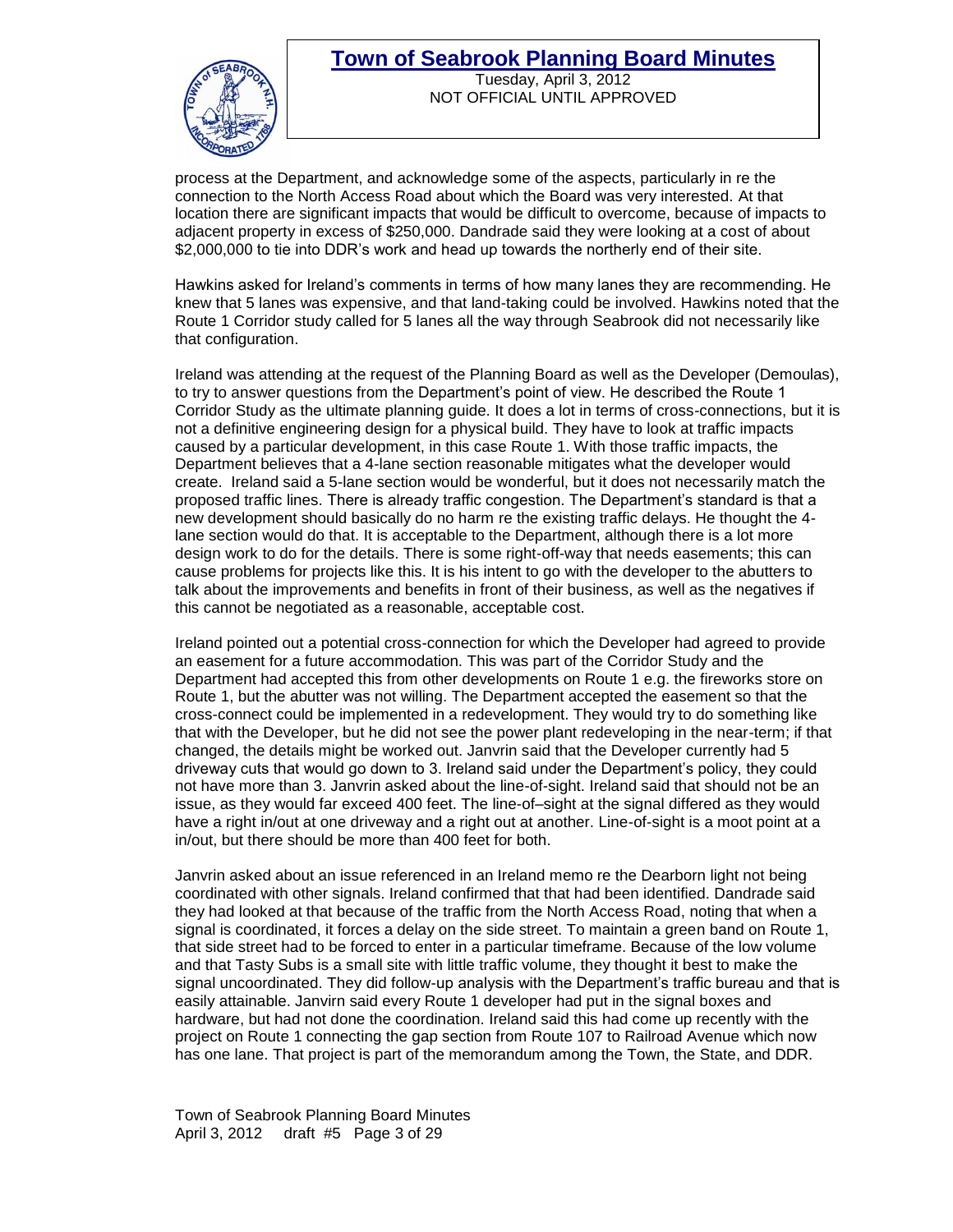

It is in the design stage, and will need to go through right-of way and other steps. He noted that the two lanes drop off, and had talked with the design team and traffic bureaus; they agree that the coordination should be done during the roadway construction or as a CMAC project immediately after. That is the intent although it is not specifically written in because the full design is not done.

Wood commented that the North Access Road now is quite different because it is no longer just for the power plant. It soon will be the entrance to the town's Transfer Station so there will be quite a bit more traffic soon. Coordinating the two lights needs to be looked into. The traffic will not be sporadic. Wood was all for widening the road and making it safer, but the widening drops off at the blinds and fence companies. Even without the addition of another can, Hampton Falls is backed up to that spot every day. She asked where the vehicles coming from Route 1 passed the power plant go. Dandrade said they would stay within the lanes. They've made sure that the capacity of their front door, Dearborn, and the North Access Road had been improved to match the new trips. Going further north, i.e. past the town line, is outside of the scope of their study. Wood was concerned about the short area in Seabrook, but there are a lot of businesses and homes. If it is blocked up now, how does widening the road help that block-up; wouldn't that add more cars to that situation. Dandrade said that the Developer had an active plaza already, so the counts taken two years ago give a wonderful reflection of who goes south and north. There is already traffic going to the north. The challenge is that the back-up [that Wood described] comes from an inadequate northern signal [in Hampton Falls]. It is a different capacity issue in another town that comes into Seabrook, but that the Developer cannot solve. It is another piece of the RPC Route 1 Corridor Study that needs to be addressed.

Wood noted that there had been quite a bit of development since the traffic study had been done two years ago, not only in Seabrook but into Hampton Falls. She asked if those cars had not been considered, because they were not there two years ago. Dandrade said that their traffic study preparation had considered all the projects that the Town or the Department asked them to do. Wood said the building was not there two years ago, and now generates a lot of traffic. Ireland asked if Wood was referring to the gaming, Wood confirmed this. Ireland said that facility, as it came in after the Developer's area was already scoped, would have had to consider everything else in the area. Even though it [the building] was built first and was a smaller site with less issues, their traffic study would have had to accommodate Market Basket's. Wood asked if that had been taken into consideration. Ireland said he had not reviewed the North Hampton gambling facility in terms of what their traffic study said, so he couldn't comment on that. The [Department's] process is that the first one in the door had to study what is there. The gaming facility came in afterwards, so they would have had to have taken into account any improvements that were already planned and scoped by Market Basket.

Wood asked if the gaming traffic had been included in the TEC study. Ireland said it did not, but that the Market Basket traffic in the TEC traffic study would have had to be included in the gaming traffic study. Market Basket isn't asked to look at the casino which came after the Market Basket scoping. Wood understood this, but said that is a lot of traffic if it's not being considered. Ireland agreed, but said it would be skewed off from the Market Basket retail peak hours. Keith Sanborn asked how much traffic off the light would be added to Dearborn Avenue. Dandrade said it would be whomever goes there today, as it is an active facility that they are looking to refurbish; it's only an expansion of 25,000 square feet. Sanborn thought traffic would go around to the side roads where kids play.

Lamp wanted to focus specifically on the "gap" and said they would have to return to the Board with a full submission, including a traffic report with a lot of additional information. In this informal

Town of Seabrook Planning Board Minutes April 3, 2012 draft #5 Page 4 of 29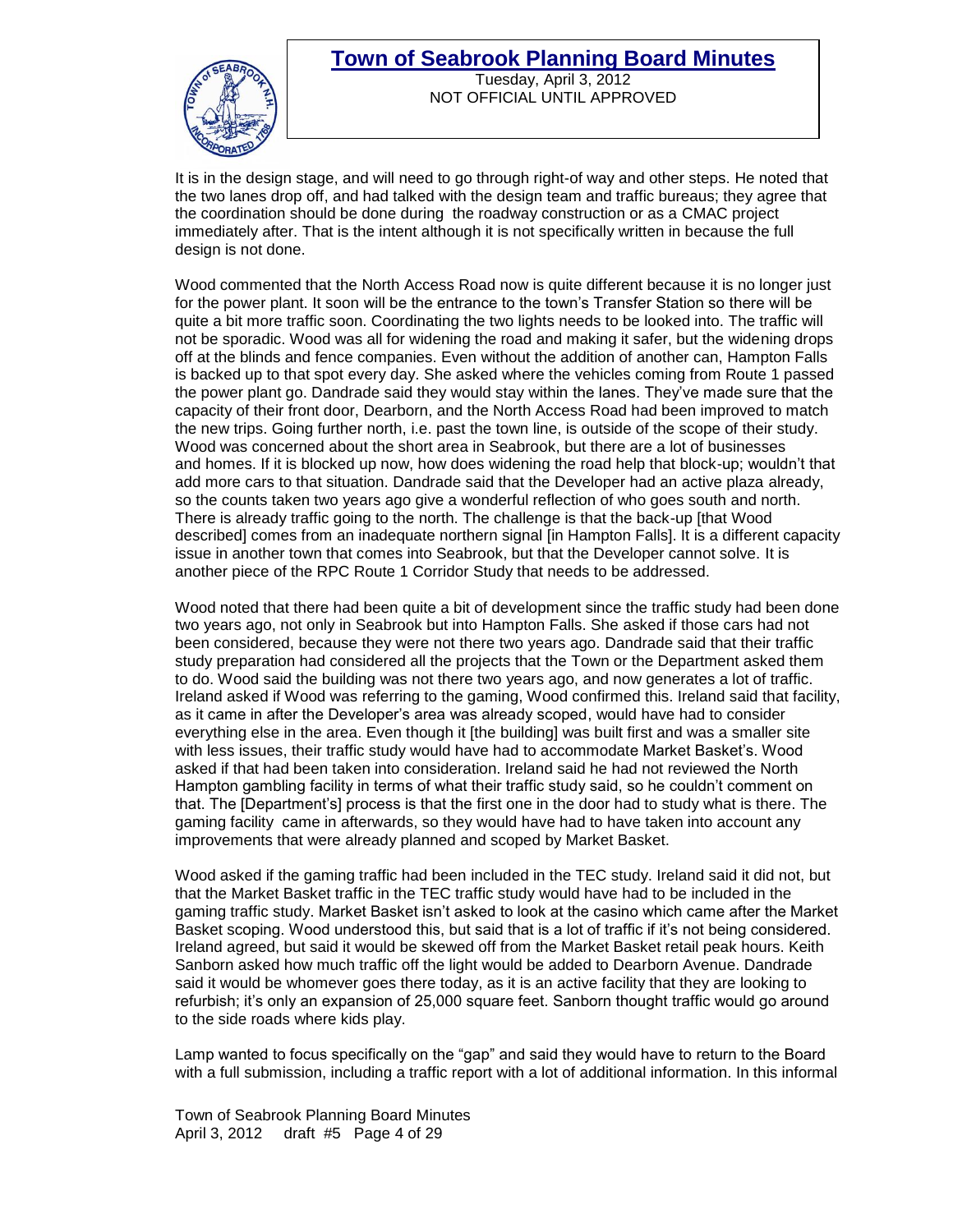

Tuesday, April 3, 2012 NOT OFFICIAL UNTIL APPROVED

session they wanted to discuss some of the things that were previously in contention. They also want to talk about sidewalks because the Board and Department were in attendance; they need a little bit of direction on that. The Developer is looking at this as a 25,000 square-foot expansion to an existing center even thought there is vacant space now. That is \$80 per square-foot of offsite mitigation for that square-footage increase, not counting the onsite work. They are trying to get feedback to figure out whether it is a viable project, and go ahead with the Department to talk with abutters about temporary and possible easements needed even for the 4-lane gap section between their site and the DDR site. If they can get that right-of-way and the Board chooses to approve the project, then they have the ability to go forward provided the Board's consultant agree that they have mitigated their offsite impact. Lamp said there is the chance that they are not able to get all the easements from abutters. In that event, if everyone decided it would be a good thing to move forward, they'd like to talk to the Town about setting up a fund to improve that gap in the future, Right now there isn't any way to do that.

Hawkins said that the Board acknowledges that there will be more development and redevelopment ongoing along Route 1. The Board is working with its consultant to try to identify the future scope of the work that would have to be done in this area and what are the trigger points. Hawkins stated that the Developer had made a contribution toward that work as part of the Demoulas south project. The thrust is to envision what are the future projects that will have to be done and what are the trigger points when they have to be done. The Board wants to look at the whole area and identify all of the projects that would have to be done. The intention would be to get a future contribution from the developers, as it is the developers, not the taxpayers, who should be footing the bill along that roadway. The Town wouldn't do anything if people didn't continue to expand. The objective is to try and identify the needed projects and put up a reasonable and understandable formula, so that without a thick catalog a developer could quickly calculate a ballpark figure. The monies could be used anywhere along the Corridor, depending on the timing. Everyone had to acknowledge that there is a neck-down south to Route 107 that would have to be addressed at some point. If the Developer proposes expansion, and there is space that had been empty for more than a year, there will be an increase in traffic. If the empty space were 35,000 square feet, and the expansion is 25,000 square feet, that would mean an increase of 55,000 square feet.

Hawkins said the Board did not yet have the formula or the dollar amounts; the Developer gave a figure of \$2,500,000. The Board thinks that mitigation along this corridor is the responsibility of the people who are developing the area. A couple of large developers had kicked in some monies; and smaller projects kicked in smaller amounts. He noted that the State would not be jumping in with a lot of money, but they would do a project a lot faster if there are available funds. Hawkins said the strategy had been laid out years ago to try and have an exaction fee, and the Board will ask for a contribution; it would have to figure out what that figure would be. Additionally, they would have to figure out where the problem areas are; there is one just south of the project. He thought the intersection of Routes 1 and 107 would be another problem in the future, and they did not know what should be done about that. The resolution would not be free' these issues would have to be dealt with

Lamp said they assumed, perhaps wrongly, that if they could go to 4 lanes in this gap there would not be an [additional] exaction fee for works out of their site i.e. that would be their mitigation or exaction fee. [Alternatively], if the formula is not in place, they would work with the town to try to create that formula and they would pay whatever justifiable percentage belonged to them. However, they envisioned that the work between their site and the DDR site would be in lieu of the exaction fee. Hawkins said if they did it all, and asked if they meant to take the 4 lanes all the way down to DDR. Lamp said they are trying to propose to go all the way to DDR which

Town of Seabrook Planning Board Minutes April 3, 2012 draft #5 Page 5 of 29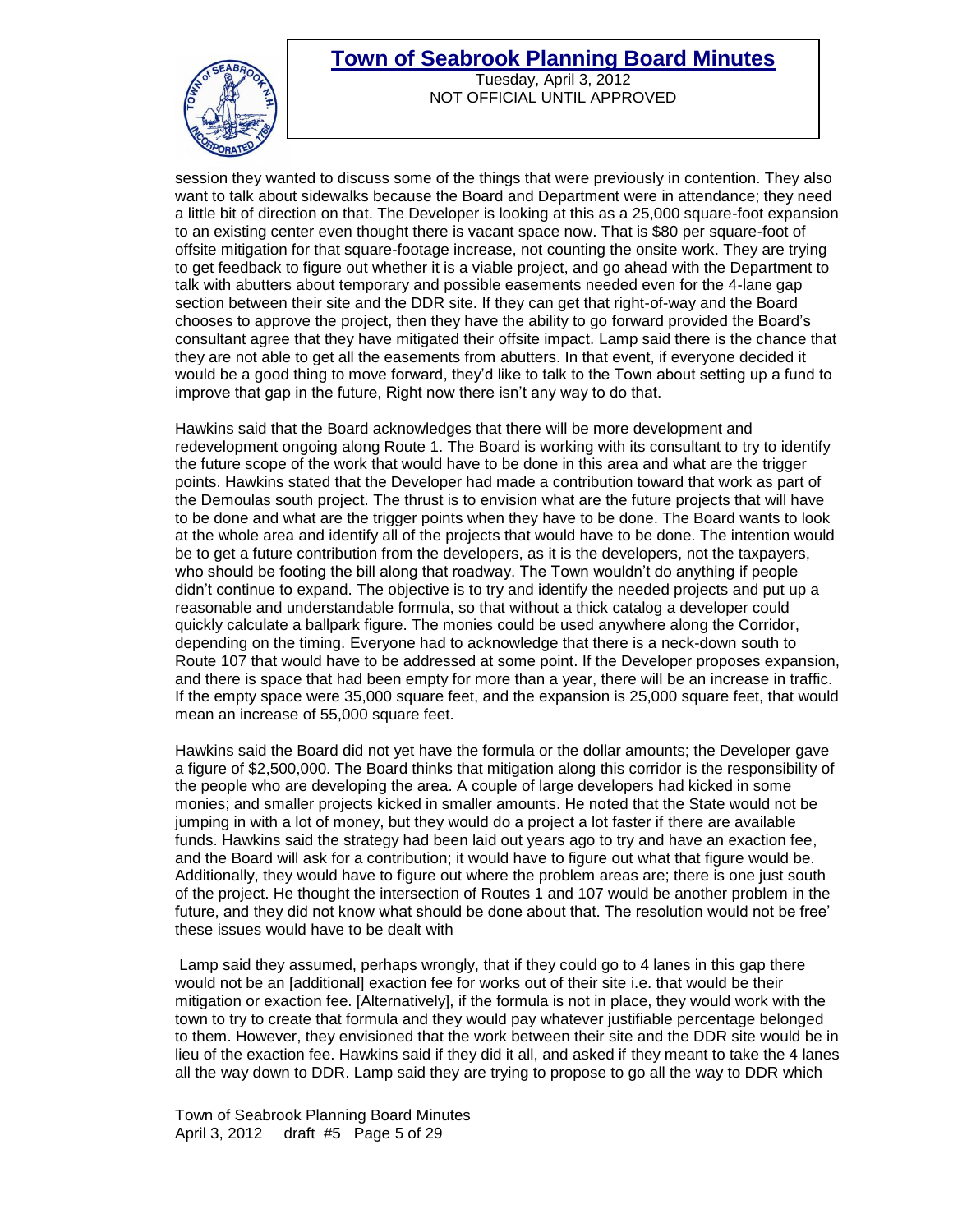

Tuesday, April 3, 2012 NOT OFFICIAL UNTIL APPROVED

they think they can afford. Lamp said they can't commit to that [now], but that's where they're coming from and want to see if they are heading in the right direction. He thought that if the Board said it would be this work plus an exaction fee, it would be dead in the water. Hawkins said, although he would not speak for the Board, the Developer is responsible for everything in front of his property, and then there is mitigation offsite that ought to be done. They did not have to pay for the whole thing, but had to make a contribution. It that contribution is used to develop that 4 lanes down to DDR that is one thing.

Hawkins asked Ireland to look into the future with the DDR site and another big site next to it, and asked if they are kidding themselves with four lanes. Ireland thought 4 lanes was appropriate mitigation for the traffic lines that the Developer is generating. That is all that the Department can do at any time; that is the standard they adopt for any development. He did not know what four lanes would do in ten years with other development. He thought the Board was on the right track. The small incremental development is the worst problem, i.e. the small pieces that add just a few trips at a time. It is easy to figure out adding 100 vehicles, and really hard to figure out only 2. Ireland added that TEC was instructed by the Department to recognize that only a small percentage of Rocks Road traffic would find taking a right onto Route 1 easier. Janvrin commented that 86 percent was directed toward the light. Ireland said there might be a person once in a while that would try to take a left instead of going out to the light. Wood explained that would happen because the [Transfer Station] road would only be open during the Transfer Station hours, so there would be people that have to take a left onto Route 1. Ireland thought the roadway would be open continuously, 24 hours, and they assumed that the Town would be granting that access. Wood said the Town did but it wasn't reciprocated [by the power station].

Hawkins asked for Morgan's comments. Morgan referenced Ireland's explanation of how the Department approaches its policy, and thought that when a big developer comes along they widen the road for that impact. He suggested that the Planning Board had a different mission that is to try to visualize what it would like Route 1 to look at to accommodate the traffic it foresees coming. At the same time, it would not want Route 1 to get too wide and out of control. He suggested the Board might want to take a hard look at Route 1 in a work session and use that as the guide, rather than respond to one project at a time when they come in the door. The advantages would be not to keep having to rebuild Route 1, and getting what is best for the community. Wood suggested describing Smithtown Village and how this concept could extend to the north. Hawkins said one item that the Master Plan Steering Committee addressed, was what should both ends of the Corridor look like. Not much could be done in the middle. Did it want 5 lanes all the way to Hampton Falls where it goes down to two lanes again. Where should the neck-down be at either end. He agreed that had to be discussed, but they had to agree whether they wanted 5 lanes for the whole distance; it might make moving around easy but it would not be nice to be on. Alternatively, will they just be sitting there with 4 lanes, and not moving at all. The Planning Board had work to do, and did not have all the answers. That is why the consultant is being hired to say what would happen if a parcel develops, what would the total traffic volume be, and what infrastructure would be needed to handle that volume. One proposal would provide the trigger.

Abramson wanted to confirm that what several constituents have repeatedly said that more than the narrowing down of traffic itself, the problem was sitting at the stop light intersections. The worst are the two stoplights bunched together in Hampton Falls. He explained that in Holland rather than continuing to widen the roads making them less safe for pedestrians, they replaced Intersections with Dutch type or other round-abouts. That way they did not have to keep widening the roads, and ended up saving a lot of money with that approach. They are much

Town of Seabrook Planning Board Minutes April 3, 2012 draft #5 Page 6 of 29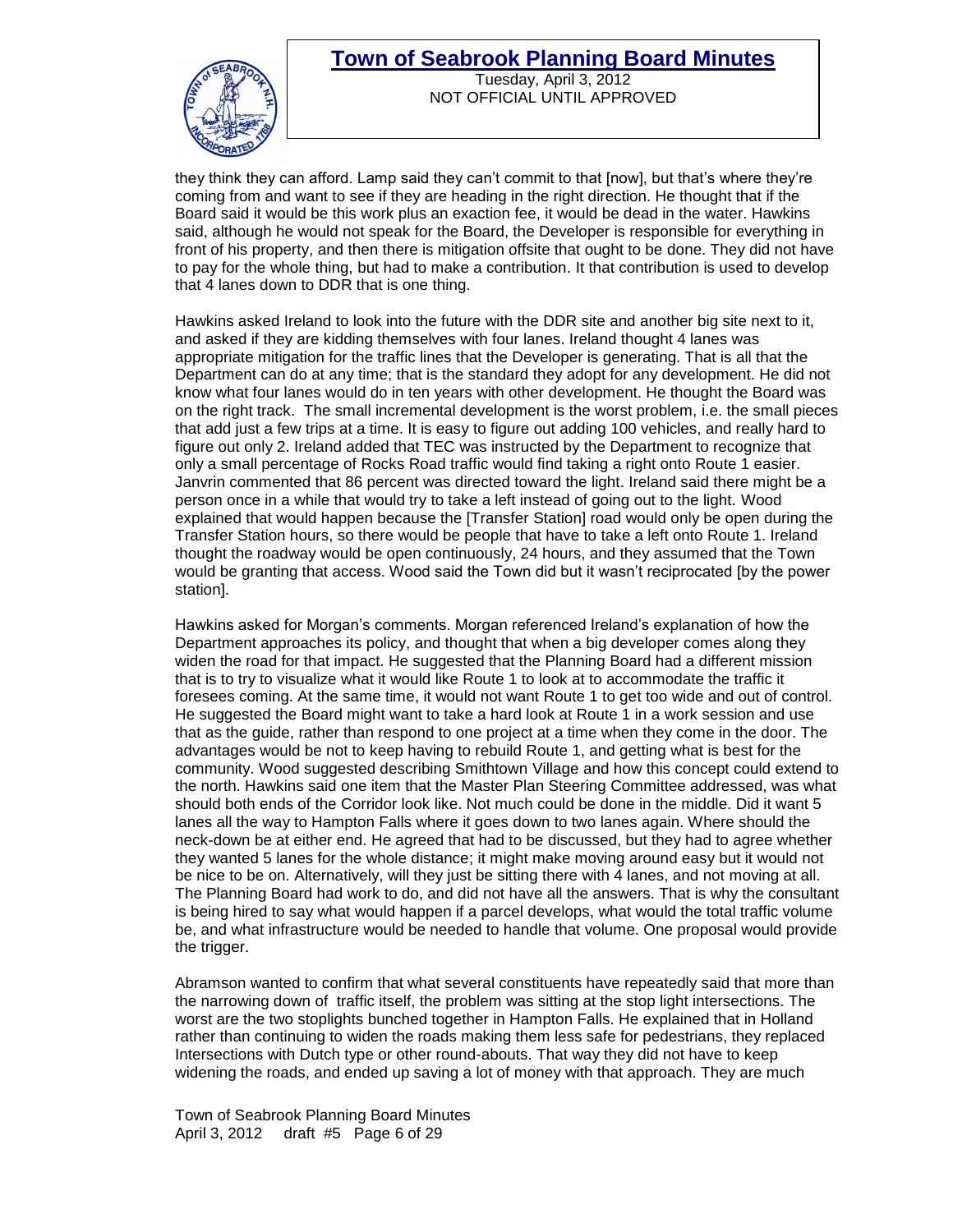#### **Town of Seabrook Planning Board Minutes** Tuesday, April 3, 2012



NOT OFFICIAL UNTIL APPROVED

easier to drive through than a conventional round-about. Abramson wanted to look at a chain of Dutch round-abouts as an alternative to going to up to 6 lanes. If roads are widened and widened, it will look like roads in Salem or other towns with varied number of lanes that lose the character of the town, not to mention safety.

Khan noted that there are new Board members and thought it would be beneficial for the Developer to describe the project. He thought that north of Dearborn Avenue at the cemetery it apparently goes from 4 to 3 lanes, and asked if it would be 3 lanes up to the traffic light. Dandrade said because of the configuration, the right-of-way would be pulled to the east. Khan asked if the gas station would be moved. Dandrade pointed out where the gas station would be moving to the northerly end of the site and reconfigured; a right-in would be gone. A small outparcel building would be constructed, and the existing store space redeveloped; another right-in would also be eliminated. Janvrin asked about the full service driveways. Lamp said there would be only one signalized, one right-in/out, and one right-out only. Khan thought it would be the same thing as it is south of Route 107 i.e. from May to September all the traffic will just stand still, as Ireland knows well. In reality, it will be the same in front of the Development. Another consideration is that the toll is \$2 today, but he thought it would go to \$2.50 or \$3 before long. The problem is whenever the toll increases, that traffic exits to Route 1. He liked the Developer's plan, but wanted to see it go to the town line which is not far from their property.

Lamp said that would be a non-starter; the development cannot carry that cost. They are leading the site out for 10 years. Khan said they like to hear what pleases them, and thought that they did not want to hear what others say. He thought they were not giving [others] a chance. Hawkins said this session was to review some concepts. The Developer was there to listen to some of the things that might be bothering the Board, and want them to think about. If they get to be too expensive and are not required, that would be dealt with when the project is submitted to the Board. Right now, the topic to get an idea of what they would be proposing. The Board did not see Ireland that often, and want to express that there are other things down the road to be worried about that will impact the Corridor. Hawkins said there is no sense in planning for what is just around the corner for one area or one section of the road, when in 5 years it would have to be done again. Lamp said his challenge was to separate the town's desires vs mitigating the project's impact and leaving the years forward better than they would otherwise be. That is what they are required to do through the Department.

Hawkins said they were not addressing their mitigation requirements. Rather they were addressing to Ireland that there are things happening in the town that have to be dealt with. They were not going to all fall in the Developer's lap i.e. not on one project. The town had to think out into the future, because there is no sense doing them twice. He firmly believed that in looking at the intersection of Routes 1 and 107, and at the number of Ds already existing plus what was being proposed, it is not very far from F. He thought it was the Board's responsibility to think like that. They could not dump everything on one project or another, but they do have to consider it. Lamp wanted the Board to consider that they are putting \$2,000,000 to 2,000,500 as what this project can bear. They want to address the Town's and the Department's comments with that sum. They are willing to talk about this, but would not make an application if it expands beyond that amount; it will go away. Hawkins said they might just be at the meeting to hear what the Board had to say with an opportunity to address the Department. He did not think anyone was saying that their project had to carry it all, or that their project was even being discussed at that point.

Pollack said they would certainly respect that the Board would not ask this project to solve all of the world's problems, also recognize that this is a conceptual visit. They are there to get as

Town of Seabrook Planning Board Minutes April 3, 2012 draft #5 Page 7 of 29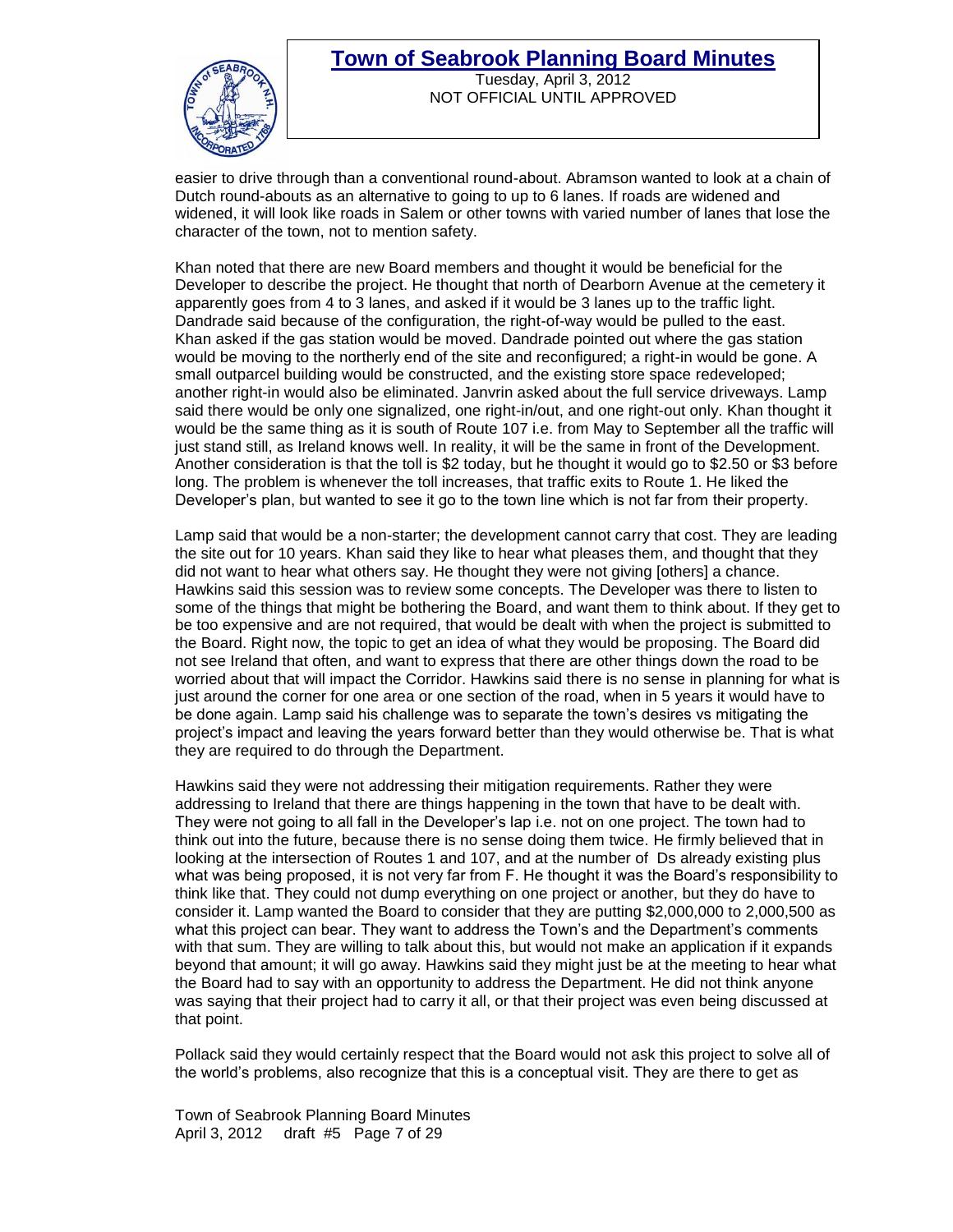

Tuesday, April 3, 2012 NOT OFFICIAL UNTIL APPROVED

much information, as well as provide it. One of the challenges for them is to work with what the town would ask them to do if they filed an application vs what they have been discussing with the State. It is a somewhat unique opportunity to have both "ends" of that process together in the room with them as the proponent of the project. He thought that to date it had been the State's view that as much as could be built should be built; as much as they can bear should be put on line or preserved or obtained by way of easement for future roll-out. He thought the town was saying if the problems are bigger and everyone needs to contribute to a larger solution, the town is in some process to study how people are going to make fair share contributions to that end. Pollack asked how they, as the applicant, could try to square these two positions. What can the state and the town, being in the same room, provide them with some guidance. Are they really just wading in with all of the expense of an application and hope that there is some middle ground that can be reached. Or, are these perspectives really different.

Hawkins noted that the Developer was not asking for a commitment, and said they have done offsite mitigation. Whether it is actually done through an exaction and they ask the state to handle it, or they say that the Developer is already out there working so go ahead and finish it up Is virtually the same thing. He thought the Developer had made an effort in that direction to solve one of the existing problems. If the state says that a 4-lane solution does in fact solve it, then the Board would have to go further and ask for 5 lanes, which he did not think was wanted in the project area. He thought 5 lanes would be creating a highway in an area that the Board wanted to calm down, so he was not sure that was the direction to go. But, they do have to think about it. If they were able to identify all the projects that might have to be done and ask for a contribution, they would have to acknowledge the offsite work that the Developer would be doing offsite already. Without giving an answer, Hawkins was satisfied they had made an effort to go in the right direction.

Pollack said that was very helpful. He thought that if the state's preference is to have build-out, the challenge would be to have some amount of build-out that fits into a more global solution. Nobody wants to be left with just tearing it up again as a solution in some short time down the road. If they are going to put something on line and in the ground, make it part of what would be coming for the next project when the town's fund reaches some tipping point and the project can actually roll out. He wanted to know if Ireland could add to that from the state's perspective as to the town's desire to have a growing concern for a global solution vs the state's desire to have as much done now as possible.

Ireland said the Department always wanted the developer to build anything that they can reasonably build, primarily because everyone sees the cost of projects increase. A dollar handed to the state today will not be a dollar tomorrow. If they build a dollar in traffic mitigation, it is still there. With that in mind, the Department wants them to build a 4-land section. It is his intent, and they have been instructed, that when they go to deal with abutters he will be there for part of that negotiation process. He wants the abutters to understand both sides, and that he is somewhat independently determining that this is what they are required to do. If they cannot come to something reasonable, e.g. they would not pay megabucks for one parking space, nor would they pay just two cents. There is something in between, and the Department has some of those figures in ballparks and will do that when going to negotiate with abutters. He did not want anyone to feel that they did not have choice – they do. The Department would not step in with eminent domain. If the Developer can't negotiate right-of-way reasonably, and he agrees that they have reasonable tried to do that, at that point they will look towards other ways to secure funding sources for the future. But those other ways never end up dollar for dollar. Ireland said he wanted them to build and thought that would be in everyone's best interests. Also, they will have to coordinate with the DDR plans. He has had DDR and their consultant go back and

Town of Seabrook Planning Board Minutes April 3, 2012 draft #5 Page 8 of 29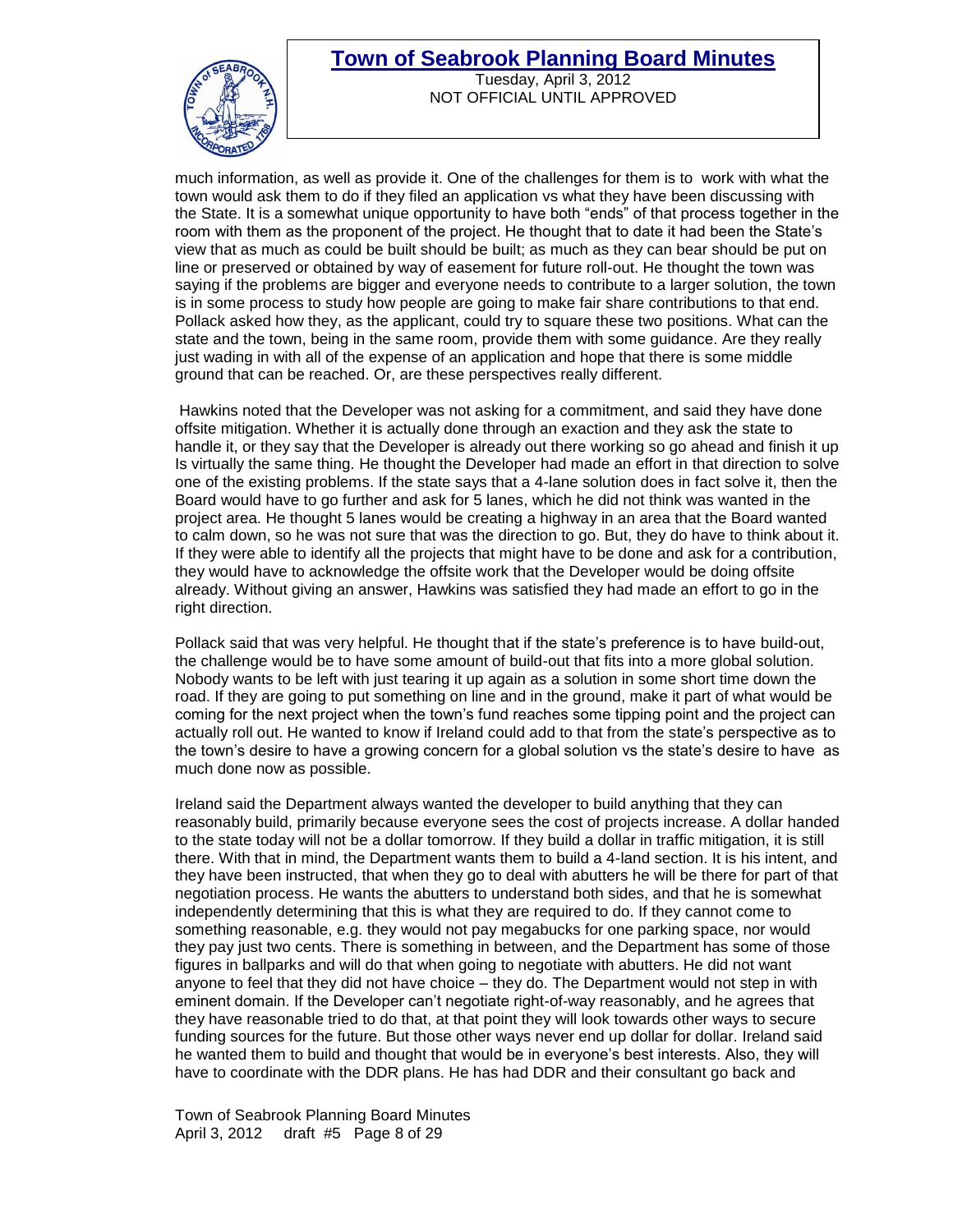

Tuesday, April 3, 2012 NOT OFFICIAL UNTIL APPROVED

revisit the end of their project. He needs to put the DDR and Market Basket consultants in the same room to make sure the two ends match. Nothing would be worse than a 5-lane section from DDR change to a 3-lane section for 250 feet and back to a 4-lane section. They have to match and butt into each other, and they need to talk about schedules. He thought DDR construction would be ahead by about a year. So they need to be sure that it translates into what the Developer will do so that they are not leaving any little additional pieces; they do not want to rework anything if they can help it.

Chase believed that Ireland had the rest of things in his mind when thinking about this project. Hopefully something will happen in Hampton Falls that would eliminate the traffic [backup]; also there is a project in Hampton. He hoped all of this would come together. Chase referenced a presentation at the RPC on roundabouts, but did not see how that could fit into this project. Ireland said there are good places for round-about, and there are places where they don't make much sense. That would have to be analyzed. It can work well when the traffic lanes are similar on all sides. It would have to be some kind of hybrid as in Dover where there are two lanes on Route 4 and one lane from the side streets. This can function very well under certain types of volumes. Each individual situation and location would have to be looked at. He was not confident for a round-about going into signals. Abramson asked if Ireland knew about Dutch round-abouts. Ireland said he'd heard of them and would take a look at this. He thought they might have similarities with conventional round-abouts, but were not the same. Janvrin brought up the question of sidewalks, commenting that the Wal-mart maintains a sidewalk on its own property, and not on the state right-of-way. Lamp said the question would be where they might not have the frontage or it is not on their site, and noted what they did at Demoulas south plaza. Hawkins thought that would what the town would have to do.

Hawkins thanked the Demoulas representatives for their discussion, and asked them to please consider the town's landscaping and parking ordinance when they submit their project. The Board would like them to come pretty close to it. Hawkins asked if Ireland were remain at the meeting. Ireland said he had three assignments and stay until they were heard. Kravitz said that Ireland had also agreed to attend the Master Plan Steering Committee meeting on April 12, 2012 At 9AM in Town Hall.

#### **PUBLIC HEARINGS**

**Hawkins opened the Public Hearing at 7:30PM.**

#### **NEW CASES**

 **CASE #2012-05E - Proposal by Glenn Cooper, 112 Lafayette Road llc, and Loanmax, llc to establish a consumer finance office at 112 Lafayette road, tax map 10, lot 8.** Appearing for the Applicant: Bo Bonin, general contractor for Loanmax;

Bonin said that the Applicant proposed to change the use at 112 Lafayette Road from an auto dealer to a small finance company. The location had been empty for a long time. The Loanmax had occupied the [yellow building] toward the back of the Wal-mart. They did not do a lot of volume and would employ two people. There would be no structural changes to the building; there would be some small renovation to the inside of the dealer showroom. Hawkins asked for Morgan's comments. Morgan said to ask what color they would paint the building. Bonin understood the town was not happy with the former location painted yellow. Loanmax was now painting their buildings white with red trim and a yellow stripe. Hawkins asked for Garand's comments. Garand asked how wide the yellow stripe would be. Bonin said about 12 inches.

Town of Seabrook Planning Board Minutes April 3, 2012 draft #5 Page 9 of 29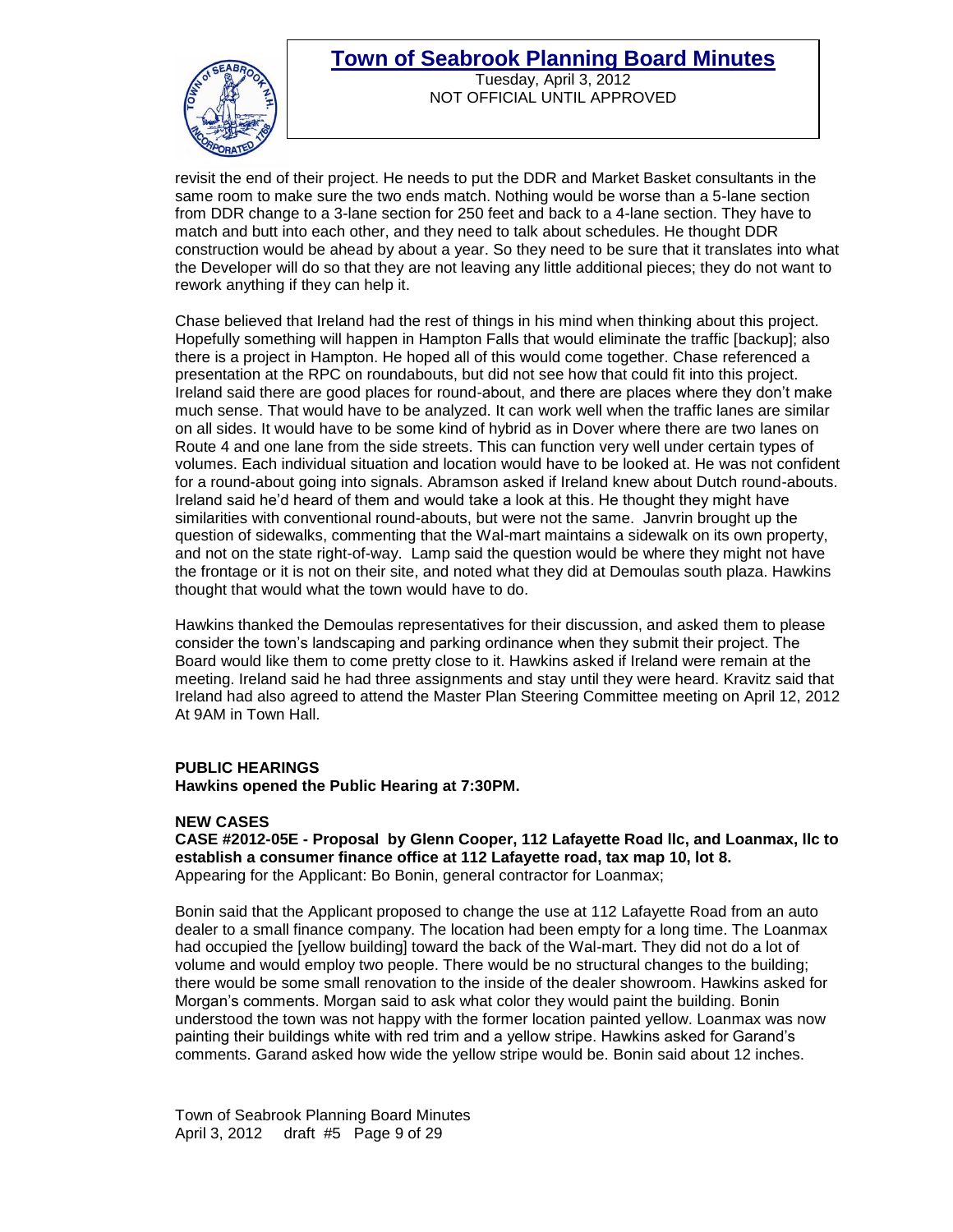

Tuesday, April 3, 2012 NOT OFFICIAL UNTIL APPROVED

Garand asked how that would fit in with the Smithtown Village district zoning. Bonin said if it did not fit in, they would do whatever the town wanted, and commented that the business development head had wanted to paint the building red during the winter. Garand wanted the board's direction for signage, the appearance, elevations etc at this site. Hawkins asked about the present sign. Bonin said it was a pole sign. Typically the company had been reusing the existing pole signs. If they decided on a change, they would come forward for the permits. They have also been putting a two-foot Loanmax signage on the building that is white, red and yellow. Garand noted that Smithtown Village zoning is restricted to small signs and might also have some specifics as to colors. They would need direction from the Board on this. The pylon sign would be grandfathered as long as only the face was changed, and not the location.

Hawkins asked for questions from the Board. Janvrin said a 1995 site plan showed 50 spaces, which he assumed was for the car dealership. Garand said that currently they would fall into the office category so there would be ample parking. Janvrin asked about a crushed stone area. Garand said the front parking lot had all been paved; he thought the site went all the way to the railroad ties. Janvrin asked if the request was for 10 parking spaces, and if they would restripe this. Bonin said they would. Janvrin asked if it would be seal coated. Bonin said it would, as they do for all their properties. Garand asked if there would be additional lighting. Bonin said there might be a reduction in lighting. Janvrin asked about the hours for lighting. Garand said there was no activity on the site, so previous lighting had been terminated and shut off for more than a year. Janvrin wanted to see the lighting reduced in some way after business hours. Garand said that the Board could say no lighting for sales in the parking lot, as that is not contemplated, and allow only safety lighting.

Wood said if there was more lighting than necessary, why would the Board want to change it; wouldn't the Board want as much lighting as possible. Garand said they would not want lighting spilling over onto the residential area; the existing lighting was actually move than would have been allowed. Janvrin asked if there was light trespass, noting there was a pole with a big lamplight; Garand said there was. Fixtures were not shielded etc, and are not compliant with today's regulations. Bonin said there were three telephone poles; the one near the sign had a light fixture. There was another pole on the other side. The poles were shown on the diagram. If the town wanted to reduce the lighting, he hoped that alternate lights might be allowed to light the building.

Wood asked how the landscaping would fall into this situation. Hawkins said that this is a change of use to existing property; they are not adding to the building. He thought lighting was the Board's responsibility so there is not a used car lot atmosphere at night. The Smithtown Village signage, and the colors, had to be dealt with – they did not want another yellow and red building. He thought asking them to redo the entire area to meet the current standards when nothing else on the property was changing, had not been the intent of the ordinance. The intent was that when developers come in, the result not be massive parking lots. Less than one acre would be difficult to enforce. He asked Morgan if there was an acreage limit in the landscaping standard. Morgan did not recall that, commenting that the smaller the parcel, the more difficult to comply. Hawkins commented that it is a difficult standard if there is not a lot of land. Wood said they are going from 50 to 10 parking spots, which means that it is a very large paved area. Hawkins thought the board could discuss this, but did not think the intent was that they would have to dig up the parking area because not all of it would be used. Wood was looking for some compromise.

Garand noted this is an expedited application where they are not changing the building or the exterior. Changing parking and drainage would require a full application review. The Board was

Town of Seabrook Planning Board Minutes April 3, 2012 draft #5 Page 10 of 29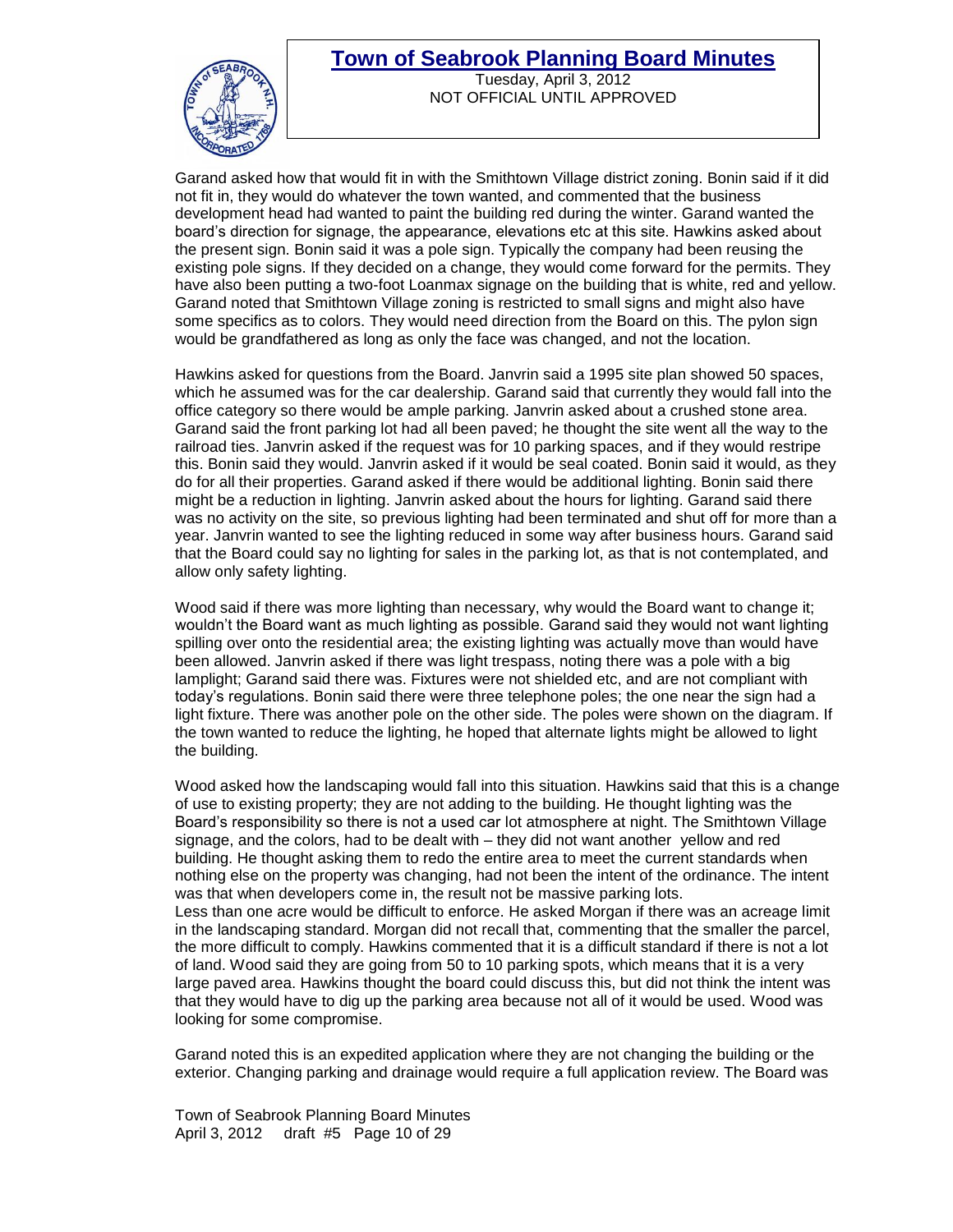

Tuesday, April 3, 2012 NOT OFFICIAL UNTIL APPROVED

looking at lighting, signage, colors etc so it fits in with the Smithtown Village. Abramson asked if the total parcel was one acre or larger. Garand emphasized that this is an expedited application so drainage would not be looked at; the parcel was smaller than an acre. Abramson liked offwhite, green, dark brown, and beige for colors in that area generally. Bonin said that Loanmax was opening stores in a lot of places where their color scheme was a white building, and noted that came about because an Alderman in another town did not like the yellow color. The company toned it down with a white façade, red trim, and a yellow border, to keep their Loanmax colors nationwide. Garand asked for photos. Bonin said would provide them. Janvrin asked if the roof was grey. Garand said it was a dark color. Janvrin noted that the parking stalls were 10 x 20 feet, and thought 4-inch stripes would be required for the handicap spaces, and wanted the Applicant to come close to the regulation standards. Bonin said a professional company would seal the area and stripe the parking spaces.

Janvrin said this was guidance for what the town wants. He asked how the lighting trespass should be dealt with. Hawkins agreed there should be safe access lighting. Janvrin said lighting was depicted at the rear and front doors. Garand asked if the fixtures should be limited to what is on the site, noting that the lighting there is more than what was allowed. Morgan said the Applicant had not submitted useful documents addressing the lighting. He suggested the Board could delegate this to Garand, or ask the Applicant to return to the Board, because it would be hard to make a decision without something to look at. Janvrin did not favor a photometric grid, but did want the CFO to be able to tell the Board that the lighting would be compliant with the current regulations. Garand would visit the site after hours to view the lighting and the location i.e. on the building and the poles. Janvrin asked if Garand could work with the Applicant and let the Board know what the lighting solution was. Hawkins asked for other questions; there being none.

| <b>MOTION:</b> | Wood           | to accept Case #2012-05E as substantially complete for<br>jurisdiction and deliberation. |
|----------------|----------------|------------------------------------------------------------------------------------------|
| <b>SECOND:</b> | <b>Sweeney</b> | Approved: In favor: Hawkins, Sweeney, Wood, Frazee,<br>Abramson;                         |
|                |                | <b>Opposed: Janvrin;</b>                                                                 |
|                |                | <b>Present: Khan</b>                                                                     |

Janvrin's objection was because there were no lighting details.

Hawkins said the Board could issue a conditional approval and have the Applicant return when they have something to show the Board, noting this had been done in the past. Alternatively, the Board could issue an approval with conditions, and have the CFO work with the Applicant to handle signage, colors, lighting, and parking. Garand said that colors should be determined by the Board. He could take care of the lighting with the Board saying that off hours the lighting would be diminished. They need to explain how they will load their rubbish. The Smithtown Village signage could be followed. Janvrin added, unless there is no change. Garand asked if the Board would allow the wall signage. Bonin said if it did not, they would not post it. Wood thought that Garand was comfortable handling all of the items except for the colors. Hawkins said the issue with colors was that the ordinance did not yet, and might not ever, address this. However, the Applicant was willing to work on this with the Board to make it look good and to fit into what is envisioned fore wanted the Applicant to work with Garand, keeping in mind the likely standards for Smithtown Village. The Board wanted something that fits into a colonial type feel, more modest that the red and yellow stripes.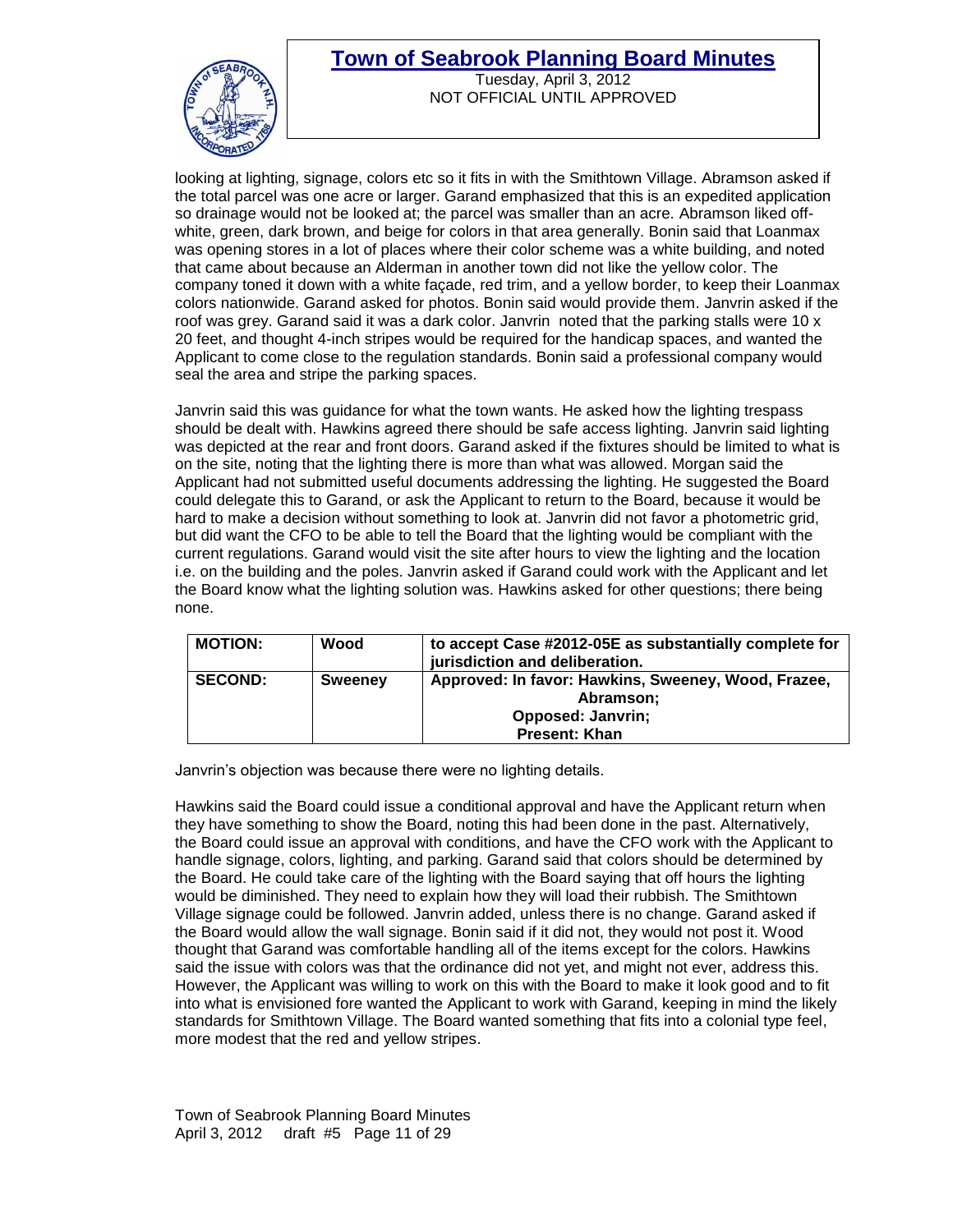

Tuesday, April 3, 2012 NOT OFFICIAL UNTIL APPROVED

Wood thought the Board needed to provide some guidelines. It did not want the red and yellow, but did not have anything to back that up. Garand suggested the Board ask for a photograph that he could bring to the Board showing the white color and see if the trim would be acceptable. Wood thought it ok if Garand were comfortable with the color. Garand wanted the Board to decide on the color. Wood suggested the Applicant return to the Board with photographs. Bonin would do that, noting that they are currently painting stores. The big think was to get the zoning change so they can get the project started. It's not a lot of work, but they would work with the town to make sure they get the Occupancy Certificate and the business license. Wood noted that the Smithtown Village ordinance was just passed in March 2012, so the steps are new for everyone. Chase did not know how the Board would come up with the colors, but it did not matter what Loanmax was doing through the country. They want to be in this specific area, and need to conform to the town requirements. He thought they could just bring back something on the color; the progress should not be held up. Garand suggested the use be approved on the condition they return to the Board on the color, or wall signs.

Abramson said some smaller towns that can't afford to pay for the form based codes and all the architectural standards, have Planning Board members pick up a broad array of paint samples and number them so applicants can select something they like. Sue Foote said there are many different shades of red and yellow. Saying no red or yellow, leaves out a lot of options. She recommended Abramson's approach, but said the applicant should be asked to bring in paint swatches. She thought a country barn red would be beautiful, or a golden yellow trim. The town did not want to see that bright fire engine red or yellow, but it did not mean that red and yellow are no good – they could be toned down. Wood asked where the trash would go if there was not a dumpster. Hawkins said they would have to arrange for disposal off site. Bonin said they would either use the smallest dumpster, or plastic curbside containers. Janvrin said this is usually on wheels and can be brought inside. Bonin said that in some towns, including Salem, they use the plastic barrels supplied by the towns for curbside pick-up. They would probably use the same firm if it services Seabrook.

| <b>MOTION:</b> | <b>Hawkins</b>  | to conditionally approve Case #2012-05E Glenn<br>Cooper, 112 Lafayette Road IIc, and Loanmax, IIc to<br>establish a consumer finance office at 112 Lafayette<br>road, tax map 10, lot 8, with the following stipulations:<br>(i) the Applicant to return to the Planning Board<br>to review their proposed signage, colors for the<br>building, lighting and hours of operation prior<br>to final approval; and<br>(ii) the Applicant to work with the Code<br>Enforcement Officer on size and width of the |
|----------------|-----------------|-------------------------------------------------------------------------------------------------------------------------------------------------------------------------------------------------------------------------------------------------------------------------------------------------------------------------------------------------------------------------------------------------------------------------------------------------------------------------------------------------------------|
|                |                 | parking spaces, and determining whether a<br>dumpster is needed and, if so, the location.                                                                                                                                                                                                                                                                                                                                                                                                                   |
| <b>SECOND:</b> | <b>Abramson</b> | Approved: In favor: Hawkins, Janvrin, Sweeney, Wood,                                                                                                                                                                                                                                                                                                                                                                                                                                                        |
|                |                 | Frazee, Abramson;                                                                                                                                                                                                                                                                                                                                                                                                                                                                                           |
|                |                 | <b>Present: Khan</b>                                                                                                                                                                                                                                                                                                                                                                                                                                                                                        |

Hawkins said the Applicant would be required to return to the Board for final approval of the items listed, but can move forward on the project. Hawkins **continued Case #2012-05E to April 17, 2012 at 6:30PM in Seabrook Town Hall**. In the meantime it would be a good idea for the Applicant to work with Garand on these items.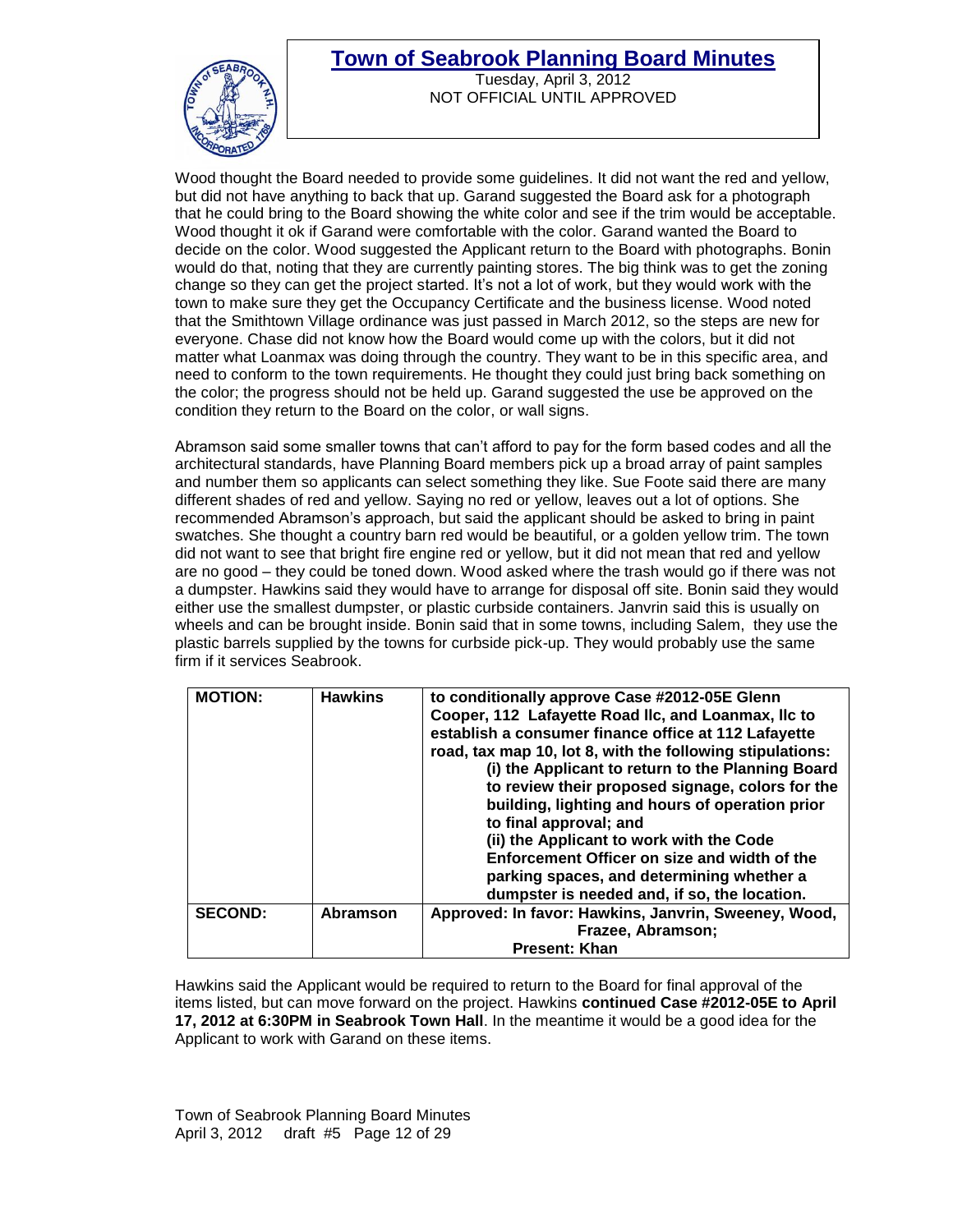

Tuesday, April 3, 2012 NOT OFFICIAL UNTIL APPROVED

**CASE #2012-06E – Proposal by Mark Casper, Tim Johnson, and M & K Complex to establish a marketplace and flea market at 920 Lafayette Road, tax map 7, lot 91-204.** Attending: Mark Casper;

 Wood recused herself from this case. Hawkins appointed Lowry to serve as the voting alternate for case #2012-06;

Casper said his family wanted to open a flea market at Unit 4, 920 Lafayette Road. There would be no exterior changes. Two new handicap accessible bathrooms will be the only changes to the interior. They will remulch the area as well as use pebbles to make the area look nice. They anticipate about 25 unique vendors inside, with hours from 8AM to 6 PM on Saturday and Sunday. They anticipate approximately 400 visitors and about 133 cars with 3 people in them per day – approximately 13-15 cars per hour. Casper said there were approximately 290 community parking spaces shared among 5 established businesses, of which 2 are restaurants and taverns that open at 4 PM. There will be 2 handicap parking spaces in front. There will be no heavy equipment or burners of any kind inside the building. One family members will be on the premises at all times. They intend to have photo IDs of all of the vendors and ;provide them to the local police so there is a record of who is selling inside. They will offer complementary space to the town for non-profits, churches, schools, police and fire departments if they want to have a raffle or sell off some stuff.

Hawkins asked for Morgan's comments. Morgan said there had been conflicts on this site about parking, and asked Casper to speak to how many parking spaces his store would generate. Casper figured that the 25 vendors could [park in the spaces along the back, and about  $13 - 15$ cars per hour. He thought there would not be an issue. Additionally the Tavern and the Bar do not open until 4 PM on the weekends so there would be plenty of space available during the afternoon. Morgan asked if this meant a maximum of 15 cars in the front and 25 in the rear. Casper agreed, on average. Morgan asked what would be the worst case; Casper said about 40 cars out front and 25 in back. He could not say exactly what the traffic flow would be; it could change hour-by-hour. His traffic estimates came from the owner of the flea market in Lawrence. It is a more heavily populated area; he thought the Seabrook numbers would be lower.

Morgan asked if Casper was familiar with the situation some years ago the building was a condominium where the parking was divided up. Casper said that Johnson told him that he owns all of the property on the Unit #4 side, and that the lot is community spaces. Morgan asked what would prevent Casper's customers from parking on the other side in spaces that Johnson did not own. Casper could not say, and asked what would prevent those customers from parking in front of his unit if this is community parking. He thought the flea market would benefit some of those businesses because it brings more traffic into the area. Morgan wanted to avoid a possible future conflict. Casper said in the event that parking becomes an issue he would find an offsite lot for the vendors to park. That would eliminate the 25 – 35 vendor cars on property available for rent. Janvrin said that would not be acceptable under the town regulations. Morgan said that people in the north building might see his parking as a benefit, and asked what he would do if his customers started parking there. Casper said if it becomes an issue that is brought to him, he would put someone in the parking lot to direct customers to his side of the lot. He commented that Johnson owns the Chop Shop and the building next to it on the north side. They do plan on having someone in the parking lot to assure that it doesn't become dirty or have other issues. They are just trying to open a small business, not create a parking lot.

Town of Seabrook Planning Board Minutes April 3, 2012 draft #5 Page 13 of 29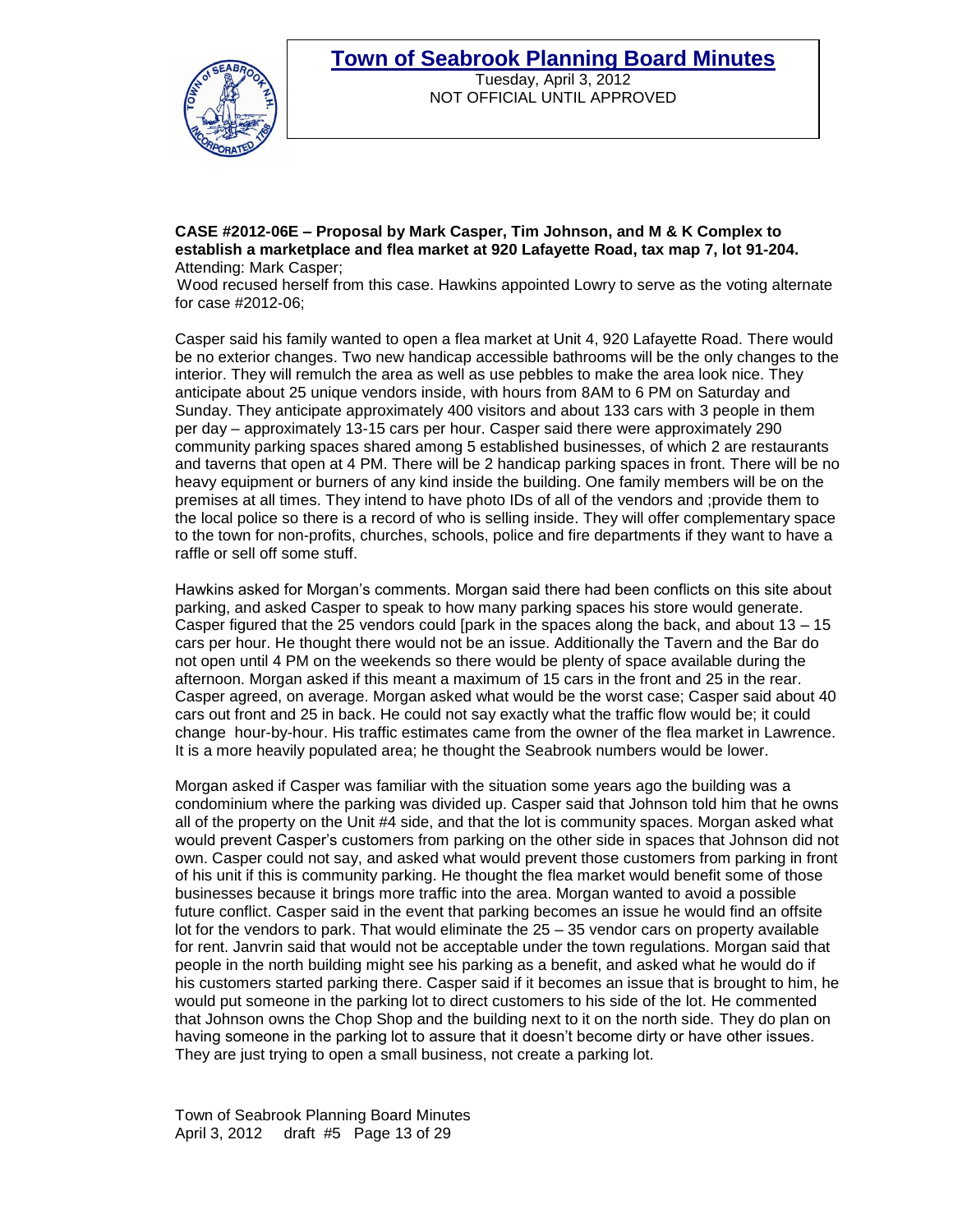

Tuesday, April 3, 2012 NOT OFFICIAL UNTIL APPROVED

Morgan asked if there would be any sales outdoors. Casper said it would be all indoors. Janvrin said that the parking stalls are not compliant with the town regulations i.e. they are not 10 foot wide x 20 feet deep. Garand said the approved siteplan for the location would depict the parking as detailed in the condominium agreement. Janvrin asked if the approved siteplan had not been completed. Garand said this request would not be part of the gym review, which was actually part of an additional siteplan. This building was approved years ago; a similar use had previously been approved. Janvrin said the question is whether the parking on site is adequate. Garand said that is for the Board to determine as the Chop Shop and the gym do use a tremendous amount of parking. Also, the two units across from Unit #4 are currently vacant. Janvrin asked if Casper would close at 6 PM and only be open on Saturday and Sunday. Casper confirmed this. Janvrin explained that if an approval is for Saturday and Sunday, 8AM to 6PM, they would have to come back to the Board if they wanted to open on Friday. Casper understood this, and said they would do everything just as the Board lays it out. If he did want a change, he would come back because he did not want any problems. Janvrin explained he did not want to put Casper in a situation where in six months they were doing very well and want to open on Fridays, and then would have another application fee etc. The Board could give a little more leniency then is being asked, which might be a benefit. Casper said now his plan is for Saturdays and Sundays, and wanted to keep a narrow, weekend operation.

Khan noted that a couple of years ago there were requirements for this site, and asked if they were completed. Garand said there were issues from 2001. The Applicant [Johnson, M&K ] Had come before the Board several times, and still plans to return to the Board for other issues. However, he did do some of the site work that was outlined. They have to look at the current lighting and the signage to see if it is compliant as well as the hours of operation. Garand noted that the formerly proposed gaming operation would have had a tremendous impact because of the parking requirement. This is basically retail, and to look for the square-footage to be compliant for that. Also, how many people would be working onsite so the site would not be overburdened. He believed that the condominium documents approved 11 parking areas for this unit, plus an overflow parking which is no longer there. This needs to be addressed with the owner. Janvrin asked if the 2 handicap spots to be installed in the front would be ADA compliant. Garand said they would have to be, as would the front entry and emergency exit doors and lighting. Janvrin asked if that would be addressed by Garand; Garand said it would.

Garand wanted the Board to review spot-lights on the top of the building, and certain signage which the Applicant had put in front of the building that is non-compliant. He wanted the Applicant to understand that signage could not be installed unless it is compliant. Lowry asked if the Applicant was allowed 11 parking spaces. Garand said that is according to the condominium documents. Janvrin asked if both the north and south condominiums were using the existing pylon sign. Garand confirmed this, and said that each unit can have a roof sign and there are currently wall signs on the building. Hawkins asked for other questions; there being none.

| <b>MOTION:</b> | Khan     | to accept Case #2012-06E as substantially complete for<br>jurisdiction and deliberation.           |
|----------------|----------|----------------------------------------------------------------------------------------------------|
| <b>SECOND:</b> | Abramson | Approved: In favor: Hawkins, Sweeney, Lowry,<br>Frazee, Abramson, Khan;<br><b>Opposed: Janvrin</b> |
|                |          |                                                                                                    |

Janvrin was opposed because there were no sign details, or lighting or landscaping specifications; these items had not been waived. Hawkins recommended addressing this as an

Town of Seabrook Planning Board Minutes April 3, 2012 draft #5 Page 14 of 29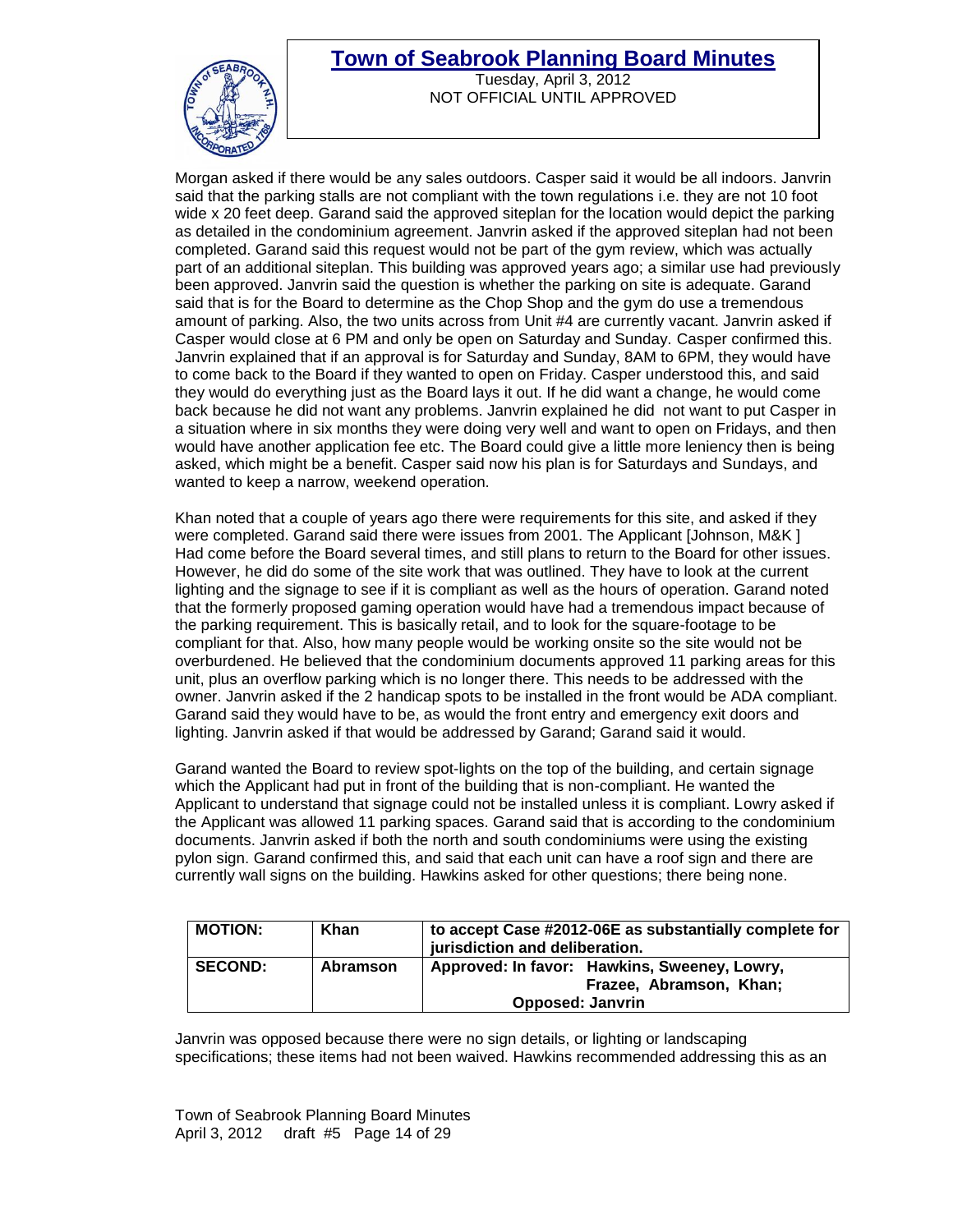

#### **Town of Seabrook Planning Board Minutes** Tuesday, April 3, 2012 NOT OFFICIAL UNTIL APPROVED

expedited approval, similarly to that in Case #2012-05 where the Applicant would have to return to address signage, dumpster location, and to bring the lighting into compliance.

Wood commented that there are two restaurant-bars open at night. When these establishments are not open there is no lighting and it is very dark in the parking lot, for example on Sunday nights. She suggested that Casper ride by on a Sunday night and look at this to see if the outside lights should be left on. Hawkins asked if there were comments on the suggested approach. Chase asked if it was necessary for the Applicant to return to the Board, and grant an approval for unrestricted days. Hawkins felt that the Board was addressing what the Applicant requested, which speaks to some of the parking issues. He thought the requested hours fit pretty well with the restaurant-bars i.e. a morning up to 6PM operation. It is a way to get more out of a smaller parking area, so every tenant does not have to have the maximum parking spaces. If the gym is so full on Saturday, it might become an issue.

| <b>MOTION:</b> | <b>Hawkins</b> | to conditionally approve Case #2012-06E - Mark<br>Casper, Tim Johnson, and M & K Complex to establish<br>a marketplace and flea market at 920 Lafayette Road,<br>tax map 7, lot 91-204 with the following stipulations:<br>(i) the Applicant to return to the Planning Board<br>for final approval<br>(ii) the hours of operation will be Saturday and<br><b>Sunday 8AM to 6PM;</b><br>(iii) the Applicant to show that the signage is in<br>compliance:<br>(iv) the Applicant to identify where the<br>dumpster is to be located; and<br>(v) the lighting to be brought into compliance. |
|----------------|----------------|-------------------------------------------------------------------------------------------------------------------------------------------------------------------------------------------------------------------------------------------------------------------------------------------------------------------------------------------------------------------------------------------------------------------------------------------------------------------------------------------------------------------------------------------------------------------------------------------|
| <b>SECOND:</b> | Khan           | Approved: Unanimous: In favor- Hawkins, Khan,<br>Janvrin, Sweeney, Frazee, Abramson,                                                                                                                                                                                                                                                                                                                                                                                                                                                                                                      |
|                |                | Lowry;                                                                                                                                                                                                                                                                                                                                                                                                                                                                                                                                                                                    |

**Hawkins continued Case #2012-06 to April 17, 2012 at 6:30PM in Seabrook Town Hall.**

Wood resumed her seat as a voting alternate.

#### **ONGOING CASES**

**Case #2011-31.10-22 – Proposal by NextEra to amend its conditional approval of August 17, 2010 so that the stipulation (iv) reads as follows: Noise shall not be discernable at the Rocks Road residences closest to the firing range. Noise level along the existing transfer station road shall be limited to 15 dBA] above the measured background of 44 dBA. The indoor firing range in question is situated off Rocks Road and immediately east of the Town's Transfer Station,** continued from November 15, 2011; December 20, 2011; January 17, 2012, February 21, 2012, March 6, 2012; March 20, 2012, April 3, 2012;

Hawkins referenced an email from Steve Coes of NextEra explaining that he had summarized and forwarded the Acenture proposal to the corporate department in Florida. Coes requested a continuance. Hawkins **continued Case #2011-31.10-22 to April 17, 2012 at 6:30PM in Seabrook Town Hall**. Kravitz had talked with Eric Wood of Acenture who was keeping this on his desk.

Town of Seabrook Planning Board Minutes April 3, 2012 draft #5 Page 15 of 29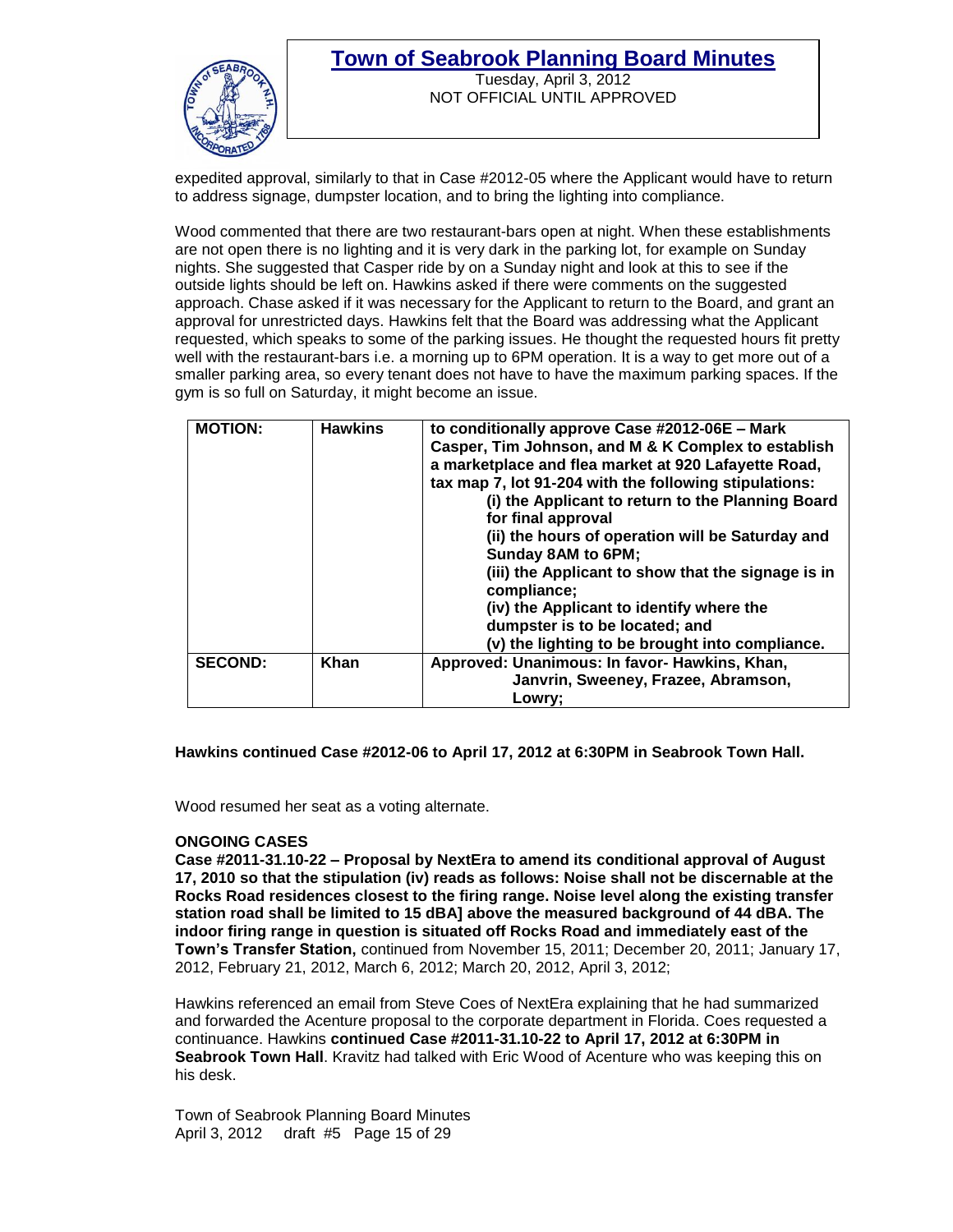

Tuesday, April 3, 2012 NOT OFFICIAL UNTIL APPROVED

**Case #2012-01 – Proposal by Verizon and Dawson Seabrook LLC to establish an electronics store at 332 Lafayette Road, Tax Map 9, Lot 61, c**ontinued from February 21, 2012; March 20, 2012;

Attending: Dean Holt, representing Robert Korff of Dawson Seabrook; Steven Ireland, District 6, New Hampshire Department of Transportation;

Appearing for the Applicant: Wayne Morrill, Jones & Beach Engineers; Attorney Mary Ganz, Ganz Law;

Morrill said that since the last meeting they had been to the Technical Review Committee. This application concerns an existing building on the corner of Lafayette Road and Boynton Lane. The landscaping is existing around the building, and trees along the southern portion of the lot. They have inspected the lights on the light poles [20 feet high], but were not able to get the illumination levels because the lights are shut off. The are requesting a waiver for the light and illumination levels. There are wall-pak lights along the building, and security lights – shoe box type. As indicated in a previous meeting, they intend to close the canopy area to use for storage. Two garage doors would face the east to allow access to the locked storage. Because of the snow and wind, a display area originally proposed for that area was discarded.

The back of the lot parking spots are revised because the existing handicap parking spot in the corner has too much of a pitch to be ADA compliant. The handicap spot would be moved to the front so the sidewalk can be used to get the customer into the front door and be ADA compliant. No utilities are being changed; existing sewer and water remain the same. Signage indicating no left turns has been added at the exit, and also directing customers already in the site to go to the back to exit to Route 1 south through the Boynton Lane intersection. Notes re the lighting and illumination levels as well as operational times have been added to the plans. A sign application is being reviewed by the Building Department. Morrill said that the only sidewalk matter is the small part covered by the agreement previously signed by the town and the NH Department of Transportation. Morrill said that Verizon Teller Sales will be signing an agreement with the NHDOT to maintain the portion of the sidewalk on the other side of the driveway. Morrill said Verizon had authorized him to get a document stating that it would maintain the sidewalks in front of the store to the State.

Ireland said that NHDOT would not officially sign an agreement with a business. In the event that as in this case the premises is vacant and it is not lit at night, NHDOT will not sign an agreement with a developer. If they do not touch the sidewalks with the drive process, they are not required to get an agreement from the town. NHDOT would sign an agreement with the Town, and would have no issue with the Town signing a maintenance agreement with a developer. This acknowledges the potential of a developer going out of business. Hawkins asked if the sidewalk is existing. Morrill said it was. Hawkins said this subject came up about two years ago, as to whether the Town could sign an agreement with the State, and then sign an agreement with the applicants or landowner. At that time, the answer from the State was no; the Town could only sign an agreement with the State, and could not pass on its liability to someone else. Hawkins felt that the State was more lenient now, and it is ok to have a back-up agreement with the property owner to do the maintenance. He thought that this meant that ultimately the Town will be responsible to the State, but the applicant would be responsible to the Town. He asked Ireland if that was correct. Ireland's understanding was that that would be permissible, and was confident that the District Engineer would sign an agreement with the Town to that effect through the drive process. The Town could sign an additional agreement under which the developer would maintain the sidewalks.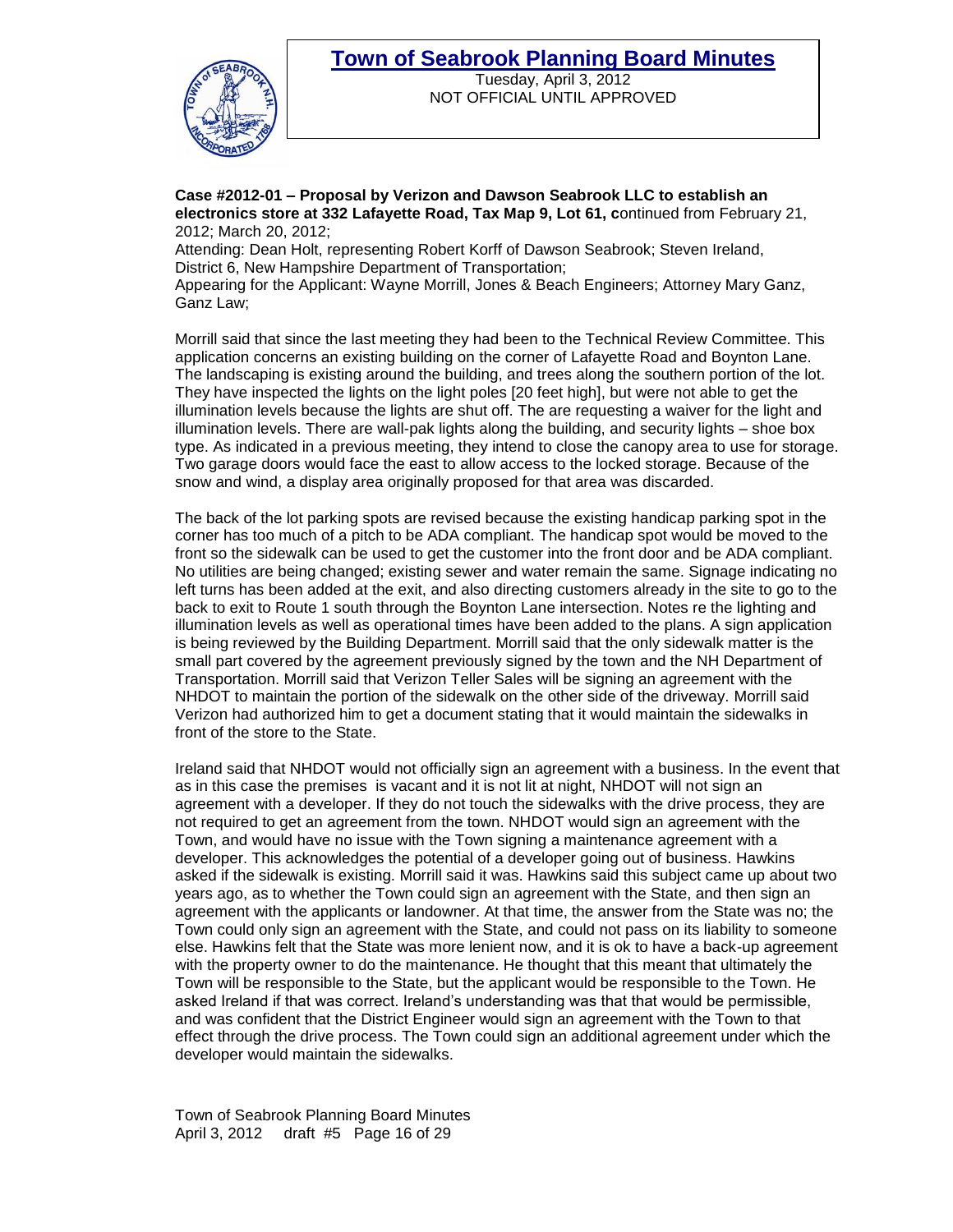

Tuesday, April 3, 2012 NOT OFFICIAL UNTIL APPROVED

Hawkins noted that Seabrook's ordinance requires sidewalks. It has been in the position where the State will not install them unless they're maintained. [by the Town], so sidewalks had to be set aside. Hawkins could see that in certain places, such as the Bridge, there is no fall-back position for the town. He noted that subject of the Route 1 sidewalks would come up later in the Agenda, but that tearing up sidewalks or telling people they must maintain the sidewalks probably wouldn't work either. The Selectmen have already said they will sign that agreement, if the Planning Board recommends it. Hawkins felt there was a path forward on some of these items.

Hawkins noted that the Case #2012-06 sidewalk existed, so it was not an issue. Morrill agreed, stating they were not making any modifications to the sidewalk. Ireland she sidewalks and crosswalks are already done. Here were easements granted across this property in re Boynton Lane with cross-circulation to Southgate Plaza. The drainage plan had been updated to include all the Board's operations and maintenance requirements, and they met with the TRC. If they go ahead with the cross-connect, they would have to pull a driveway permit from the town for touching Boynton Lane. The architectural plan shows the garage doors. Hawkins asked if Morgan had reviewed the revised plans. Morgan had not yet reviewed them. Hawkins said, therefore, Morgan could not be certain if the changes requested by the TRC had all been done. Morgan assumed that the recommendation would be reviewed at this meeting, and thought they would have been done. Morrill agreed.

Janvrin said that the parking lot regulations require the stalls and travel lane to be of a certain size. He had noticed that between the canopy area and the grass area the travel lane was 10.4 feet, and asked if that was a on e-way traffic flow. Janvrin's concern was the size of delivery trucks, and getting a 24-foot box truck through that small opening with side mirrors, the turn radius, etc. He asked the size of delivery vehicles would go on the site. Morrill understood this to be a UPS or FedEx size truck. Janvrin explained that during the Demoulas south discussions there was a stipulation that there would be no trucks larger than 26,000 pounds gross weight. He noted that anything above that weight required a commercial driver's license. His question was if there would be any signage that no trucks larger than that size could go on this site, envisioning a disaster that would happen if a tractor-trailer tried to maneuver onto the site. Morrill said there was no such signage on the plan, but thought it was a great idea. Janvrin's concern was for someone unfamiliar with the proposed access drive; he suggested there also might be a length restriction. He wanted to avoid a truck driver pulling onto the site for directions and then wondering how to exit the site. Morrill said they would add appropriate signage to that effect. Janvrin thanked Morrill for addressing his concern.

Wood asked if large trucks would be using the proposed back easement roadway. She commented that it was designed for the average person to go from the bank all the way to the Market Basket. Morgan thought that all the more reason for the signage. Wood asked if the signage should be at the end of the roadway, and not just for the Verizon site. Janvrin noted it would be a convenient way for delivery trucks to cut across. With a size restriction, larger trucks would have to use Route 1. Morrill said that Ganz would speak to the access road easement.

Hawkins asked Morrill to address the TRC comments. The entire easement roadway was depicted as far as the Wal-mart property; the Jersey barriers were added at the property line at the Board's direction. The leaching catch-basins are shown on both sides of the road, and on the detail sheets. The Operations and Maintenance plan now has all the charts and the place for the signature and the surveyor's stamp for the recording. Morrill said they had brought the plan to the registry for pre-approval before going to the mylar. All of the intended parking spaces including the relocation of the handicap spaces are shown on the plansheet. A waiver written

Town of Seabrook Planning Board Minutes April 3, 2012 draft #5 Page 17 of 29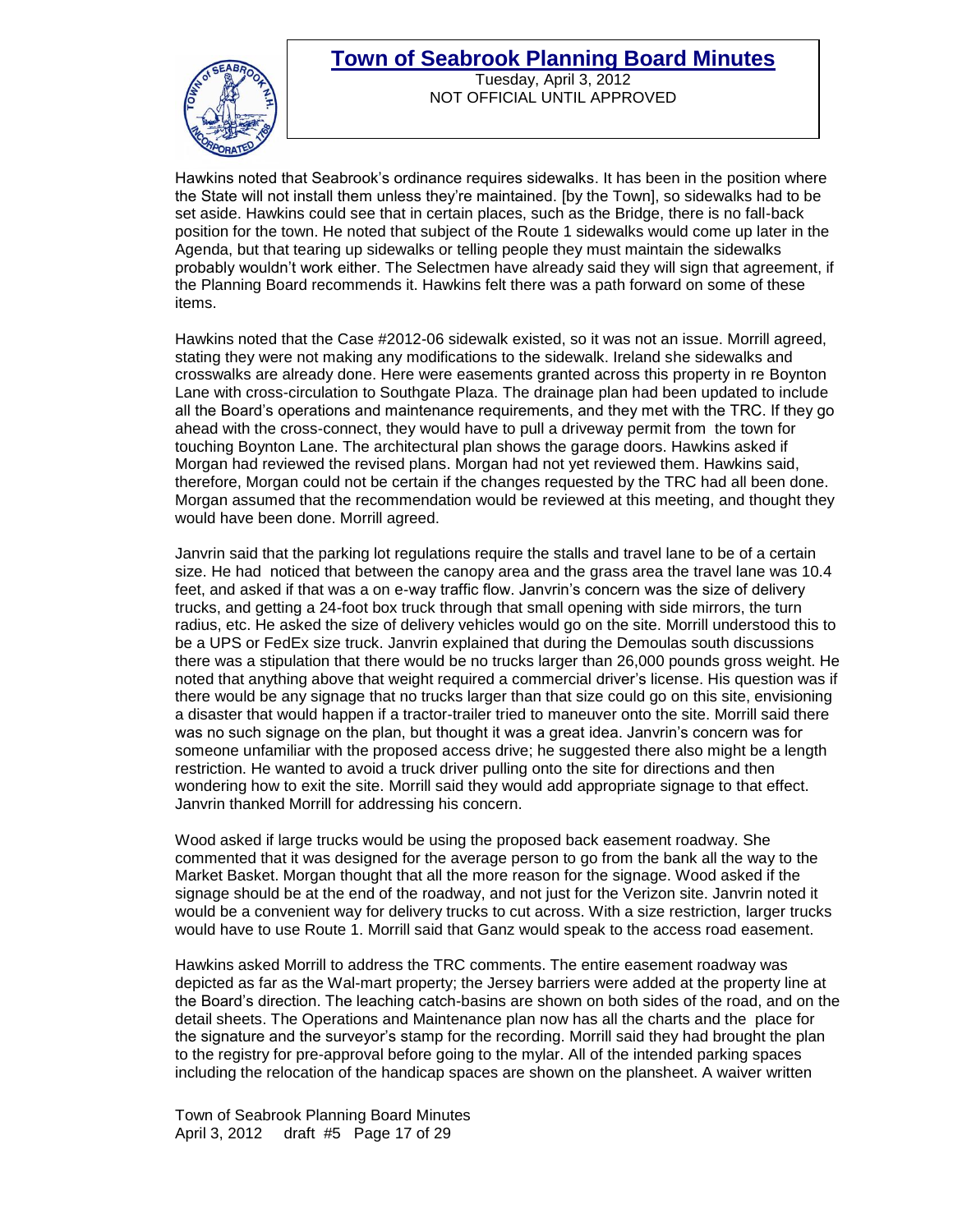

Tuesday, April 3, 2012 NOT OFFICIAL UNTIL APPROVED

request had been submitted on March 13, 2012 for the reduction of the number of parking spaces from 41 to 29, indicating that this was needed to allow room for the 50-foot easement roadway and one apace for the dumpster. The maximum number allowed for a building of this size would be 15. Some pavement would be removed to allow for the roadway and the drainage to go along with the road, and the parking area would be seal-coated. They are asking the Board to allow retaining the rest of the existing pavement on the site.

Morrill said the existing light poles are shown on the plan with a notation that they may be relocated after inspection. The lighting is to be shoebox style with 400 watt bulb and mounted at 20-foot height. The only additional lights are the wall-mounted on the building; the lights need to be tipped down. Morgan commented that they did not submit a photometric survey so it is not known if there is [light] pollution. He was inclined to be flexible, but thought 400 watts to be a very big bulb. Janvrin asked for Garand's view of the potential trespass. Garand could not say because the sight had been dark for so long. Morrill said that all the lights now shine into the parking lot, and asked to be allowed to work with Garand to be sure they do not have any light trespass with the poles that they have. They complied with the height and were the right style. Frazee said that 400 watts would give light trespass. Morrill said that they might have to switch to smaller bulbs, but that the fixture was correct and the pole was the right height. Janvrin thought there would not be much problem with light trespass onto Route 1 or Boynton Lane; the concern would be for the abutters. Morrill thought there would not be concern from the West Marine site which was right up to the lot-line; it would be the abutter to the east. However, they would not propose to light the access roadway. Janvrin asked if Garand was comfortable consulting with them on the lighting. Garand said he was.

Wood asked about the front entrance and the location of the handicap spots; usually they are right in front. She asked if there would be signs indicating they were around the side, or if it would be feasible to have those spots in the front. Morrill said the problem was the degree of grade in the front or on the side. They would have to raise and alter the grade too much to meet ADA compliance guidelines. The only handicap spot is toward the rear so they redid that sidewalk to allow a safe way to get to the front door. Janvrin thought that one store had a door with a buzzer so that someone could come to open the door; this did not work well. Wood understood that the building had an odd configuration, but she expected the door to be out front. Morrill recalled that for the old Burger Chef, everyone parked on the side so that became the front door. Wood asked if they would have signage directing to handicap parking around the corner. Morrill said a sign could be added. Abramson asked if there could be a spot on the other side. Morrill said a wheelchair would roll down to the West Marine. The back is flat to the ramp. Morrill said the plan showed removed concrete light pole bases which are no longer used. The canopy area would be called out for storage with the doors in the back. From the front it would all look like a continuous structure. Janvrin asked if there would be an entrance into the storage area. Morrill would there would not; the architectural details were depicted.

Morrill asked what was meant by the request for a finished build-out for comparison purposes. Janvrin thought that was the existing conditions plansheet. Morrill said the existing signage that was compliant, as well as the pylon that needed work had been submitted to Garand for review. Janvrin asked if the details were shown. Morrill said they were. After meeting with the Fire Department, there will be no vehicles in the storage area, which would be a new use. Accordingly, this would not be a mixed use building. They pulled a driveway permit for the driveway. Morrill believed they had resolved the sidewalk issues with the NHDOT. They have submitted a waiver request to allow the existing landscaping. Janvrin asked if there would be vertical curbing, and asked about the snow storage. Morrill said any curbing on the site would be vertical including driveway entrances. There would be no curbing in the back; it would all be

Town of Seabrook Planning Board Minutes April 3, 2012 draft #5 Page 18 of 29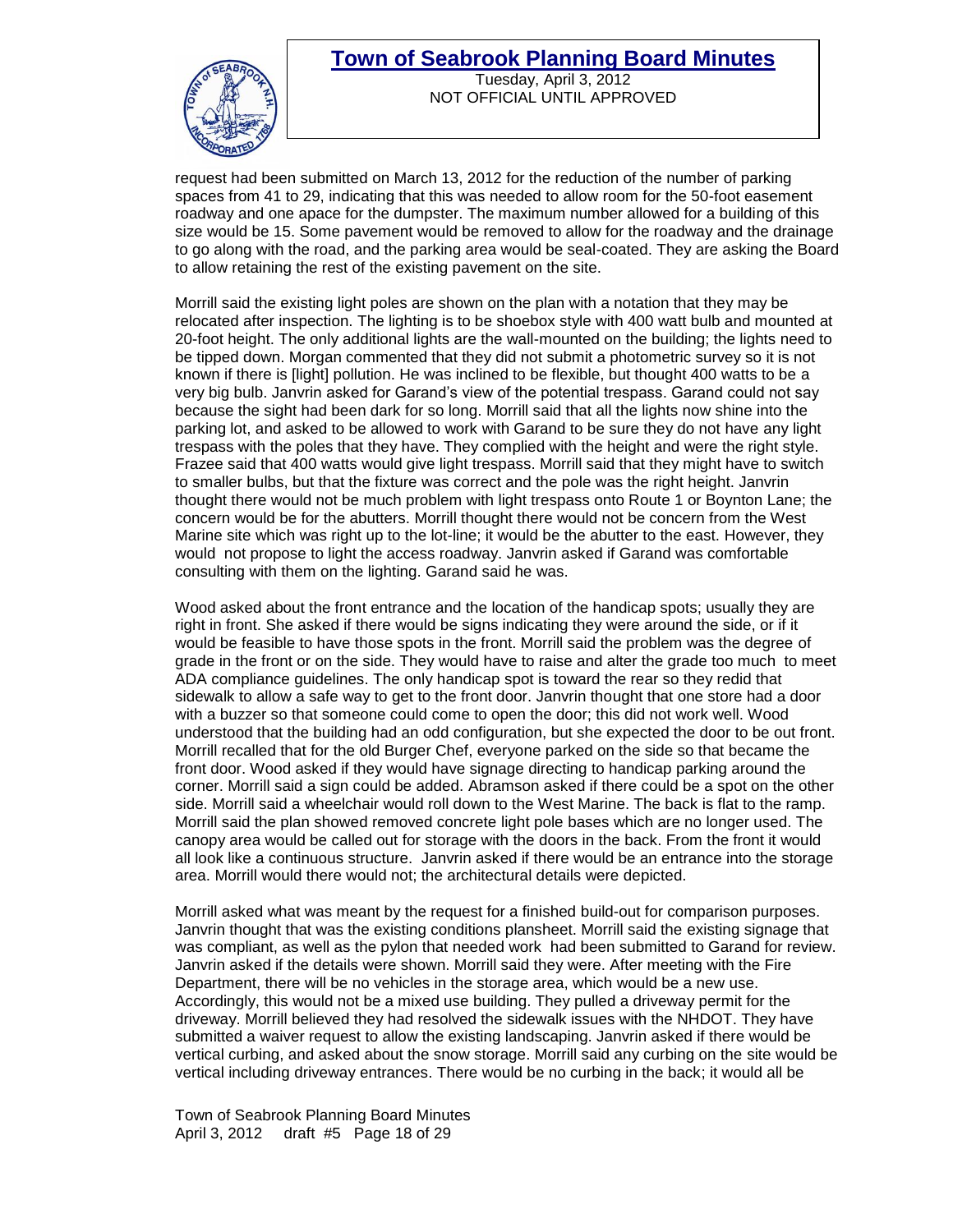

Tuesday, April 3, 2012 NOT OFFICIAL UNTIL APPROVED

sheet flow into the drainage area. Janvrin asked what the town was doing currently about curbing. Morrill said the Department of Public Works Manager said that all curbing would be vertical granite. Janvrin pointed out that there was some slant curbing for the Demoulas south site to accommodate certain wildlife climbing over. Janvrin asked if the vertical granite was called out on the plan. Morrill said there was some to allow wildlife passage e.g. turtles.

Ganz explained that the Kohl's application [approval] had required the Applicant to install a cross-connect [behind the building] in 2013, subject to mutually agreed easements between the Applicant and the town counsel. That easement is on the Case #20112-02 plan. Ganz said that the draft easement was mutually acceptable to the Planning Board counsel. It has been sent to counsel for the Shopping Center, and Kravitz had provided a contact at Wal-mart with whom she had spoken. The problem is that it will take time to go through multi-levels of approval with the tenants in the shopping plaza, engineering departments, etc. It is not yet accomplished and might take a year. Ganz said that Hawkins had sent a wonderful letter to Wal-mart and the shopping center, but did not know if the town had received any response. Kravitz said the response came from the Wal-mart contact who wanted to look at the plans, and who's contact information was provided to Ganz. Ganz said these outfits are so big it will take a while, and that the Applicant should not be held up. The Applicant had done its part and was working to get this accomplished. She asked if the Board would like to keep informed, e.g. quarterly.

Ganz said the Applicant's preference would be to put the money with the town to finish the roadway build. They would build it when everything was in place. Janvrin said this was a problem, and referenced Ireland's comment that today's dollar is not the same later on. He noted that several cases had posted security which was still being held or had lapsed. He thought about eighty securities were being held in the town for projects that were never fully completed. The taxpayers cannot use that money. Janvrin thought the Applicant was saying it would build the part of the roadway on its property, and put the money to finish it with the town. Ganz' concern was that the shopping center might have changes and they did not want to build something that would have to be changed. Janvrin noted that they would have an access off Boynton Lane in any case. He did not want to approve the site and have to tear it up again when there is approval from other parties. He asked if Wal-mart concurred with the cross-connect. Ganz said they wanted it but it would take a while to go through all the corporate levels. If their intent was to go along with the roadway, Janvrin wanted to build it no matter what the outcome; the money and security would not be sufficient in six years. .

Holt said the developer was not looking to short-change the town in terms of delivering on its expectations, but building something on the way to nowhere is not a good outcome. He asked what a satisfactory security amount would be. Hawkins said it isn't the money; rather it is that the process didn't start for five years. The Board wants assurance that the process would go to completion; Hawkins asked how that could happen. There could be a dollar amount left with the town collecting minimal interest, but the Board wants some type of guarantee that the process would continue. Right now the Applicant wants an approval and is working hard on this issue. If an approval is given, does that mean they stop working to resolve this issue. Ganz said the board could keep this case open or put some other stipulations on it. They intend to keep moving which is why she suggested providing the Board with status reports or returning to the Board. Hawkins noted they are talking about a year; he understood that the Applicant wanted to start working on the outside of the building, and take the risk the Board might say no. Hawkins said the Board is worried that the process doesn't continue. Ultimately Wal-mart might say they won't do it, and there is no way to force them. Hawkins wanted to know that the process to try to get the needed approval would continue as actively as it is today.

Town of Seabrook Planning Board Minutes April 3, 2012 draft #5 Page 19 of 29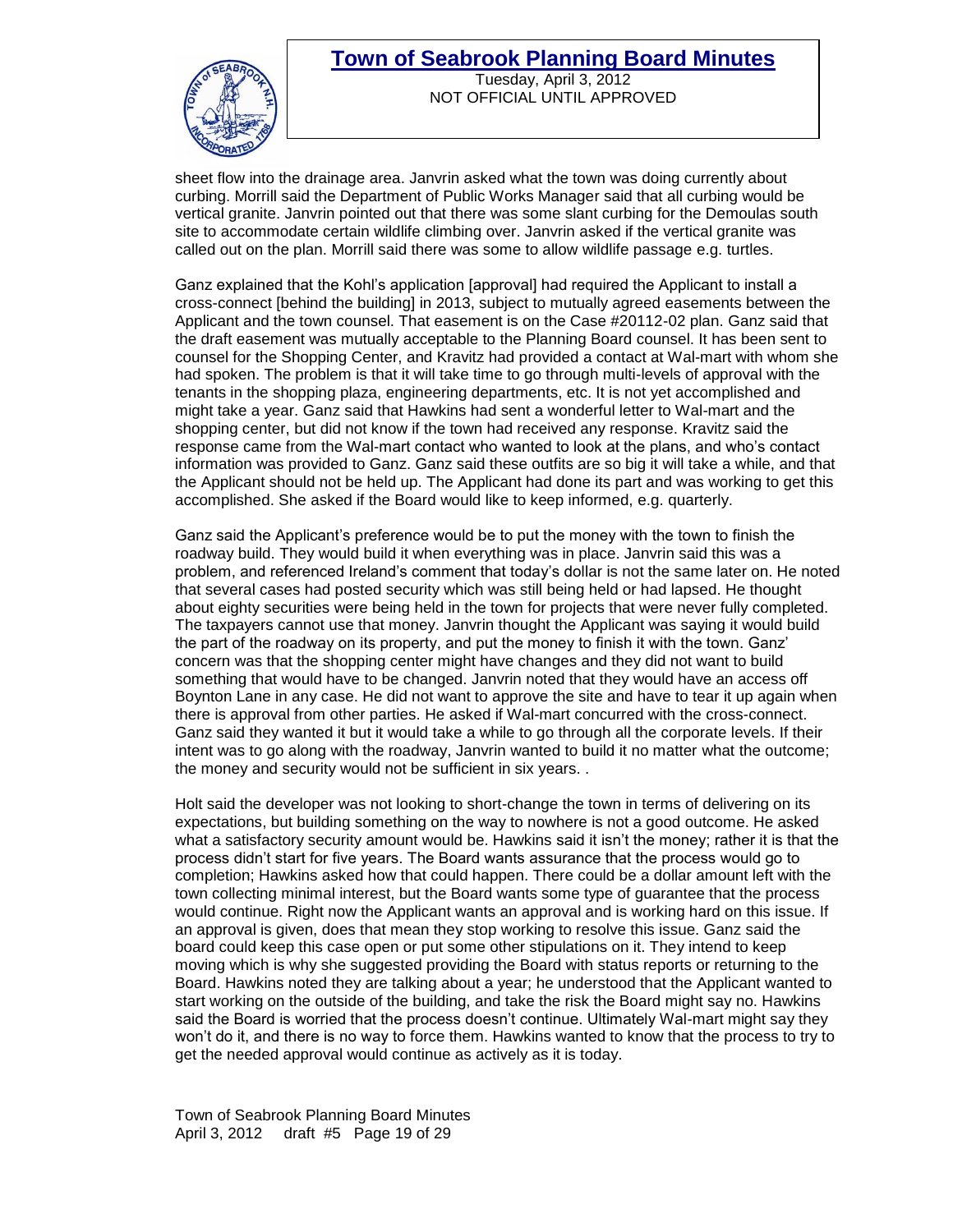

Tuesday, April 3, 2012 NOT OFFICIAL UNTIL APPROVED

Chase asked if the Applicant was not going to build the road. Ganz said they want to give the town the money. Chase had understood that they would build the roadway, commenting on prior discussion about Jersey barriers etc and the pavement going to the edge of the property line. Hawkins asked if that had changed. Holt said if the town insists on building the road now, they can do that if it is the only acceptable solution. Janvrin said it may seem like a road to nowhere to Holt, but for his son the road may be finished in ten years. If the surety for the roadway would be \$40,000, in would be sitting in the town's account and might never be built. He wanted what was on the plan to be built, and the surety held just to finish the road in the future – then the roadway would be paid for. Holt said they had no problem following through – giving the easement and the land under it. They do not control how the abutter responds. Janvrin said they have control of the property now; they can construct that roadway up to the Wal-mart parking lot.

Khan understood that in the last discussion they were going to bring the roadway up to their property line. He would be satisfied if they build up to the property line, leave some monies to finish the part to Wal-mart whenever it happens, and have Ganz continue the conversation with the other parties to get this done. Holt asked if they were being asked to build the road and diligently pursue completing it, and the Board would assess the situation at some future date. Hawkins asked for Morgan's comments. Morgan remembered that the same conversation happened in 2007. Hawkins said the Board had security deposits that were intended to cover work that may be done in the future. He asked if the Board should consider an additional security to be held until the project comes to completion or Wal-mart refuses to go forward. Khan Agreed with that proposal. Hawkins said this would be a separate security that is related to finishing the roadway and getting the easement. This would be an effort to sustain their interest to completion. Janvrin thought it would be an inducement if Wal-mart knew that the funds were in hand. Wood thought Hawkins' suggestion for some type of security was a good start to holding their feet to the fire, noting that the discussion began five years ago but did not go anywhere. Now with a new tenant they want to move fast. The incentive approach was a good idea.

Ganz asked the purpose of the security. Hawkins wanted a recommended amount as security for extending the roadway from the Applicant's property to the Wal-mart property. He understood that the Applicant had agreed to build the whole roadway, therefore, they would want to get this amount back. Hawkins said the town would probably not pursue Wal-mart to finish the roadway. However, the Applicant should sustain the current effort until the matter is settled. If it takes a year, then the money sits there for a year. He surmised that a \$50,000 figure would be deemed too much; but \$5000 would be less than the lawyer fees and be ok. He asked Morgan if this was logical, legal. Morgan said it was logical. Ganz though this was putting the burden on the developer who was doing the service to the town. Abramson was not on the Planning board five years ago, but thought they were making a good faith effort and there was only so much that could be expected from someone trying to address a compelling interest of the town. He walks and bicycles in this area and would like to see the path. He thought they were making a good faith effort and did not see a reason to penalize them.

Janvrin thought they could build the road, and also agree to pay for the small extension from their property to the parking lot. That cost should be the requested security amount. Hawkins wanted the security to be enough to cover the work that that would have to be done for the extension to the parking lot. Janvrin said the whole purpose of the security would be to ensure that the work gets done. It is not a penalty, and should be enough to cover any area that they cannot construct [now]. The security should be held until such time as the work can be finished. Khan recalled that he was a Planning Board member when this project was discussed in 2008. Not too many developers would have put down \$800,000 with such a project, and the town is

Town of Seabrook Planning Board Minutes April 3, 2012 draft #5 Page 20 of 29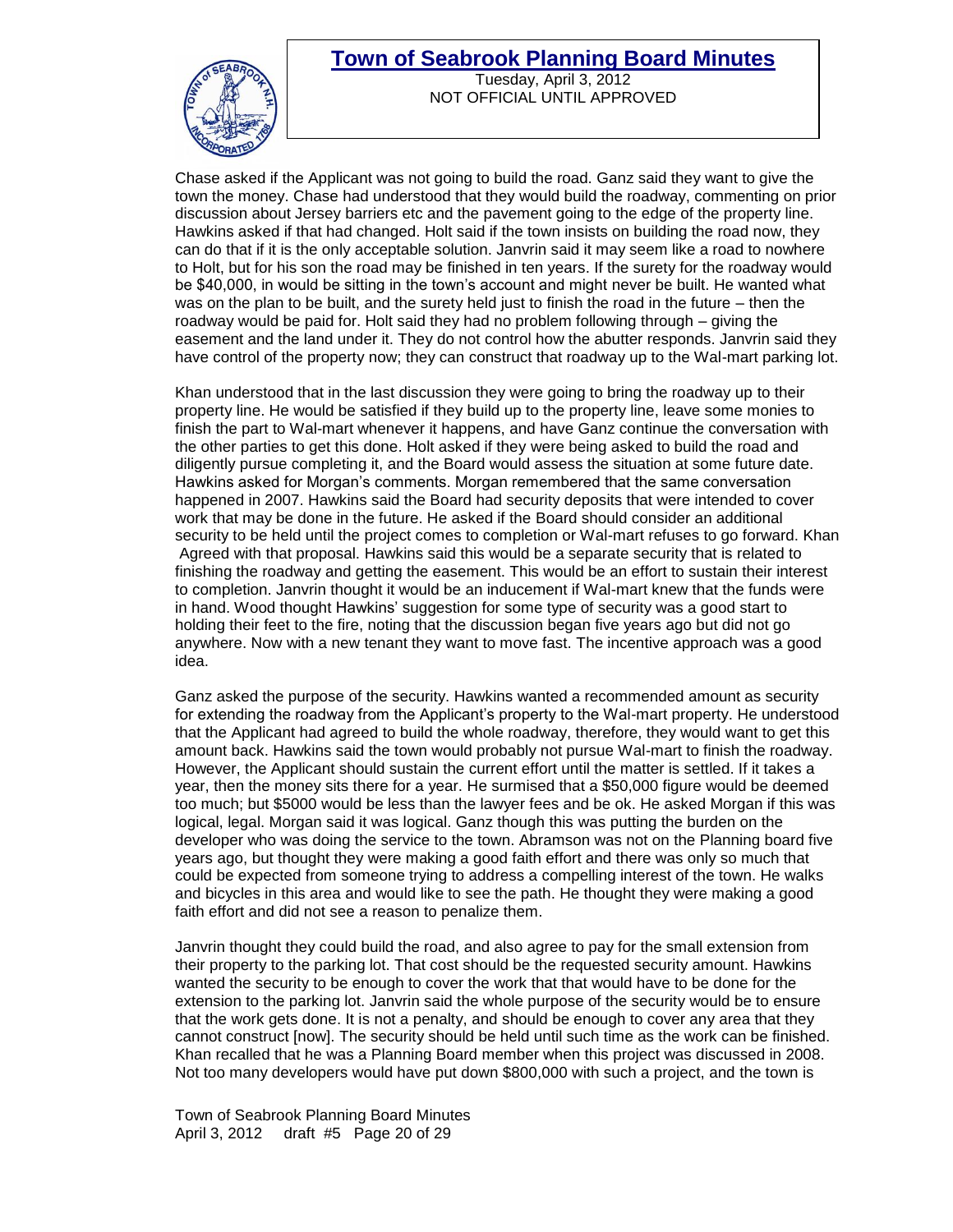NOT OFFICIAL UNTIL APPROVED



doing a lot of things with that money. The 2012 economy was the consideration; he asked the Board to consider this. If they build the roadway up to the property line and there is some money to connect two properties, Khan thought that should satisfy the town. Chase said this was his understanding before, and was in total agreement.

Hawkins said the Planning Board engineer's construction security amount was \$28,800; that did not include the roadway extension. Morrill said that was for the road. Their calculation for the 30 foot extension was \$5,040 – from the property line to the Wal-mart parking area. Hawkins suggested that the roadway extension amount be added to the engineer's costing. He asked if the Board was comfortable adding an amount to the \$28,800. Wood wanted assurance that the rest of the roadway would be built now, and thought that a fair solution. Hawkins recommended adding \$6,000 to the engineer's calculation. Janvrin thought that a good number. Abramson wondered what it would cost if the town had to do the build. Janvrin said the funds would have to go back if it was not built in six years.

Morgan called attention to the waiver requests. Hawkins said the first waiver request was to allow 29 spaces to be used where 15 was allowed on the site. The rationale was not to make people tear up the pavement; there was no benefit to that. .

| <b>MOTION:</b> | <b>Janvrin</b> | to grant the Case #2012-01 waiver request to allow a<br>maximum of 29 parking spaces rather than the 15<br>spaces allowed by right. |
|----------------|----------------|-------------------------------------------------------------------------------------------------------------------------------------|
| <b>SECOND:</b> | <b>Sweeney</b> | <b>Approved: Unanimous</b>                                                                                                          |

Hawkins said lighting was the second waiver request. Janvrin was not in favor of waiving the lighting requirement, and wanted the Applicant to work with the CEO on coming into compliance with the current regulation. Morrill said they would work with Garand. The waiver was because they did not show the illumination. Janvrin commented that Garand had agreed to work with the Applicant. Hawkins asked Garand was ok with this.

| <b>MOTION:</b> | <b>Janvrin</b> | to grant the Case #2012-01 waiver request to eliminate<br>the photometric grid, provided the Applicant meets<br>with the Code Enforcement Officer's for compliance<br>purposes. |
|----------------|----------------|---------------------------------------------------------------------------------------------------------------------------------------------------------------------------------|
| <b>SECOND:</b> | Abramson       | Approved:                                                                                                                                                                       |

Hawkins asked for discussion on the request to allow the existing landscaping. As there were no exterior changes, and it was a very small is he thought this ok.

| <b>MOTION:</b> | <b>Hawkins</b> | to grant the Case #2012-01 request to waive the<br>landscaping requirements. |
|----------------|----------------|------------------------------------------------------------------------------|
| <b>SECOND:</b> | <b>Janvrin</b> | <b>Approved: Unanimous</b>                                                   |

Khan asked if the Applicant would bring the roadway up to the property line. Hawkins said that was clear in the minutes. Kravitz asked if Morrill would submit revised plans. Morrill said he would list the conditions on the revised planset. Khan wanted continuing the roadway negotiations to be a stipulation. Hawkins said quarterly updates would be scheduled for the Board. Janvrin said to ask the town for help if needed.

Town of Seabrook Planning Board Minutes April 3, 2012 draft #5 Page 21 of 29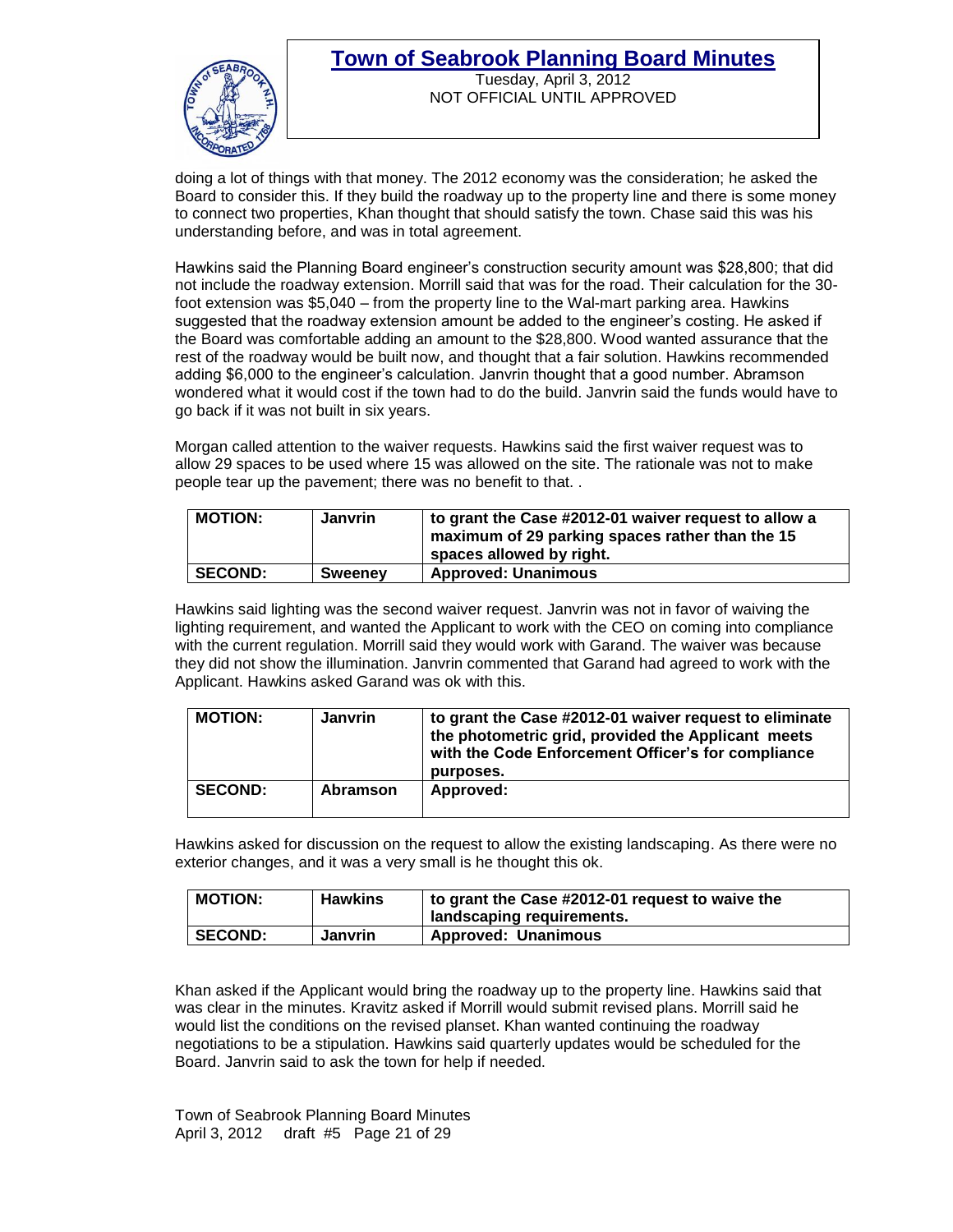

Tuesday, April 3, 2012 NOT OFFICIAL UNTIL APPROVED

| <b>MOTION:</b> | <b>Janvrin</b> |                                                       |
|----------------|----------------|-------------------------------------------------------|
|                |                | to approve Case #2012-01 - Verizon and Dawson         |
|                |                | Seabrook LLC to establish an electronics store at 332 |
|                |                | Lafayette Road, Tax Map 9, Lot 61 conditioned on:     |
|                |                | (i) the lighting to meet the Code Enforcement         |
|                |                | Officer's approval;                                   |
|                |                | (ii) the Applicant will provide security in the       |
|                |                | amount of \$34,800;                                   |
|                |                | (iii) the Applicant works with the Code               |
|                |                | Enforcement Officer to bring the signage into         |
|                |                | compliance;                                           |
|                |                | (iv) the Applicant will diligently work with the      |
|                |                | owners of the Wal-mart shopping area to obtain        |
|                |                |                                                       |
|                |                | agreement to connect the cross-connect to             |
|                |                | their parking area, and will provide quarterly        |
|                |                | updates on the status of these negotiations;          |
|                |                | (v) the form of the cross-connect easement            |
|                |                | shall be entirely satisfactory to the Planning        |
|                |                | <b>Board Attorney:</b>                                |
|                |                | (vi) the sidewalk abutting Route 1 will not be        |
|                |                | disturbed; and                                        |
|                |                | (vii) the Applicant to provide final revised plans    |
|                |                | that are entirely satisfactory to the Town            |
|                |                | Planner.                                              |
| <b>SECOND:</b> | Wood           |                                                       |
|                |                | <b>Approved: Unanimous</b>                            |

**Case #2012-03 – Proposal by Anthony Vorias, Arenco, Inc., and SustainX, and Jaycee, LLC to construct an 18,400 square foot addition to the industrial building at 72 Stard Road, Tax Map 4, Lot 19-1,** continued from March 6, 2012;

Attending: Kent Worden and Jim Peters, Arenco; Jim Bosco, SustainX Appearing for the Applicant: Wayne Morrill, Jones & Beach Engineers;

Morrill said this is an existing building with 96 parking spaces in front. The Board had asked that they look at the ponds to see that they were working correctly, and to bring the back pond into compliance with current regulations. They found that the catch basin network did not all have grease hoods, so the contractor will install them. The front pond is a correctly functioning habitat with no invasive species. They will be giving the Department of Public Works Manager permission to go on site to log in the outfalls and will install the blue GPS coordinate signs. They do have to modify the small back pond. Although it was sized for the 18,000 square-foot expansion, it did not meet today's criteria. It has to be slightly enlarged with a micro-pool at the bottom to allow the sediment to filter out. Any future parking would be porous, although no new parking would be built at this time. The 18,000 square-foot expansion is shown on the plan, although only 3,750 square feet would be built at this point. Additionally there will be two new concrete pads and a dumpster on the side of the building. The architectural elevations are shown, including the area of higher height previously approved for the mechanical device equipment inside the building.

A waiver re buffers and screens was submitted. Because the dumpster is on a concrete pad in the back near the loading area, they do not want a fence around it. He pointed out shrubs,

Town of Seabrook Planning Board Minutes April 3, 2012 draft #5 Page 22 of 29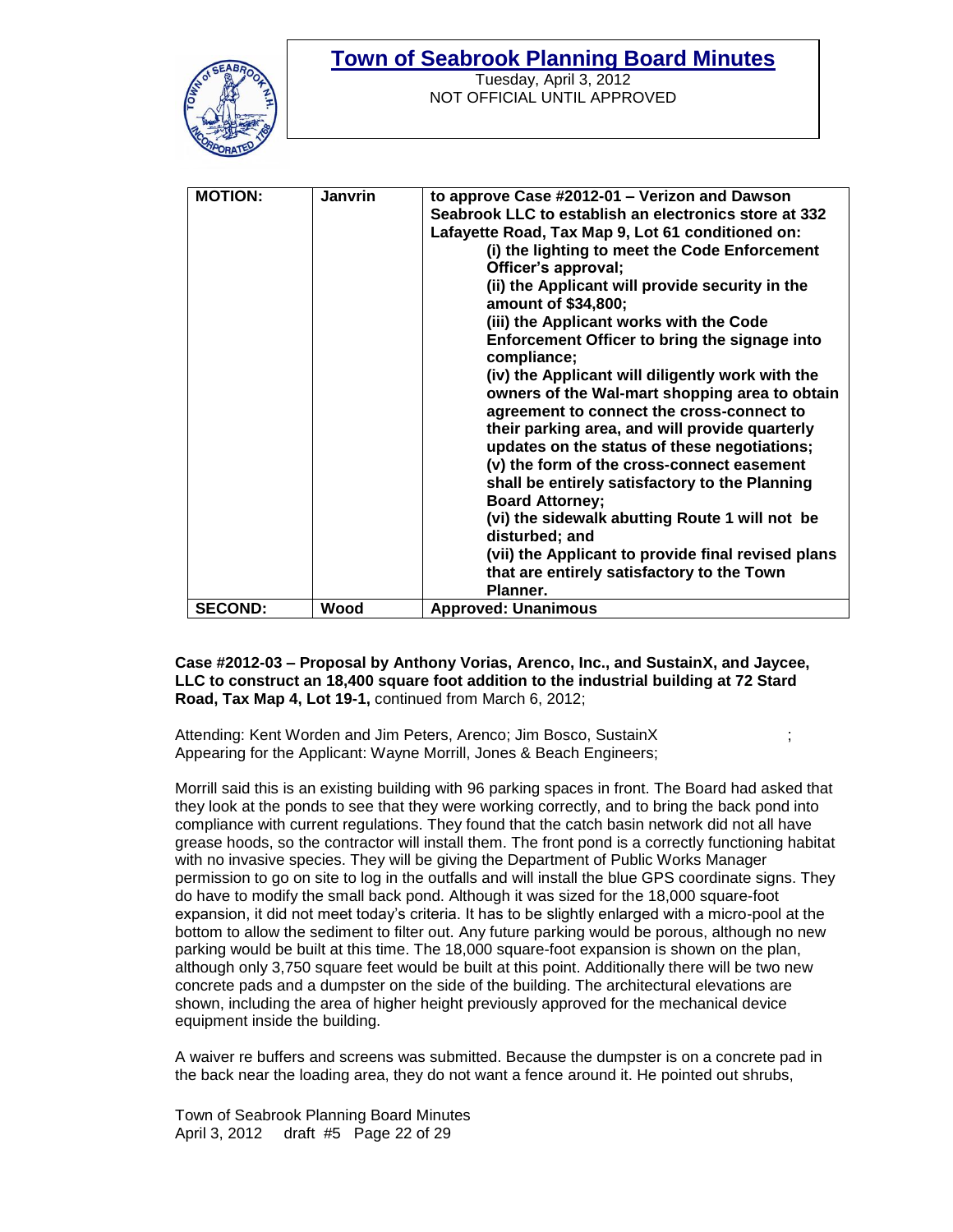



Tuesday, April 3, 2012 NOT OFFICIAL UNTIL APPROVED

adjacent industrial area and a large swamp area. The propane tanks were moved into the grass area in the front; underground electric comes into a new pedestal for the addition. Documents were submitted to the DPW Manager and the Planning board engineer showing that the back pond will meet the new requirements. They have comments from the TRC. Hawkins asked if Morgan had reviewed the plan in re the TRC comments. Morgan said he had, and thought TRC had done a good job in working out the technical details. Hawkins asked if Morgan was satisfied. Morgan said after the TRC, it was a much better plan. Hawkins asked if there were questions related to the TRC comments. Janvrin asked if there were security for the detention pond in the back. Hawkins asked if there was a memo from the Planning Board engineer.

Kravitz said that at the TRC meeting Morgan provided Jim Kerivan of Altus engineers with the original Xaloy drainage report. Kerivan is reviewing it; his comments are not yet in. Morgan noted that Kerivan had only just begun reviewing this. They would work with Kerivan to see that they are compliant with his comments and the regulations. Khan asked if the company's process produces material that has to go to a separate dumpster for a special pick-up. Bosco said there was no other material other than the energy storage system, noting that this is an R & D facility doing testing and developing processes. Worden said the primary processing materials were air and water. Hawk9ins asked for other comments. Morgan thought it a great project and would condition approval on Kerivan's comments. Garand said the minimum security for projects in the town was \$5000; he thought that would be adequate.

| <b>MOTION:</b> | <b>Janvrin</b> | to grant the Case #2012-03 waiver request for no<br>screening around the dumpster. |
|----------------|----------------|------------------------------------------------------------------------------------|
| <b>SECOND:</b> | Wood           | <b>Approved: Unanimous</b>                                                         |

| <b>MOTION:</b> | <b>Janvrin</b> | to approve Case #2012-03 - Anthony Vorias, Arenco,<br>Inc., and Sustainx, and Jayce, LLC to construct an<br>18,400 square foot addition to the industrial building at<br>72 Stard Road, Tax Map 4, Lot 19-1 with the following<br>stipulations:<br>(i) the Applicant to provide security in the<br>amount of \$5000;<br>(ii) details of the detention pond meet the<br>consulting engineer's requirements;<br>(iii) incorporate the findings and<br>recommendations of the consulting engineer;<br>(iv) the provisions of the notice of Decision<br>shall apply; and<br>(v) the Applicant to provide revised plans that<br>are entirely satisfactory to the Town Planner. |
|----------------|----------------|---------------------------------------------------------------------------------------------------------------------------------------------------------------------------------------------------------------------------------------------------------------------------------------------------------------------------------------------------------------------------------------------------------------------------------------------------------------------------------------------------------------------------------------------------------------------------------------------------------------------------------------------------------------------------|
| <b>SECOND:</b> | <b>Sweeney</b> | <b>Approved: Unanimous</b>                                                                                                                                                                                                                                                                                                                                                                                                                                                                                                                                                                                                                                                |

**PROPOSED AMENDMENTS TO THE TOWN'S SUBDIVISION AND SITE PLAN REVIEW REGULATIONS THAT WOULD GOVERN DEVELOPMENT IN THE NEW SMITHTOWN ZONING DISTRICT THAT IS SITUATED IN THE VICINITY OFTOWN HALL**. [Administrative work postponed to April 17, 2012.]

Town of Seabrook Planning Board Minutes April 3, 2012 draft #5 Page 23 of 29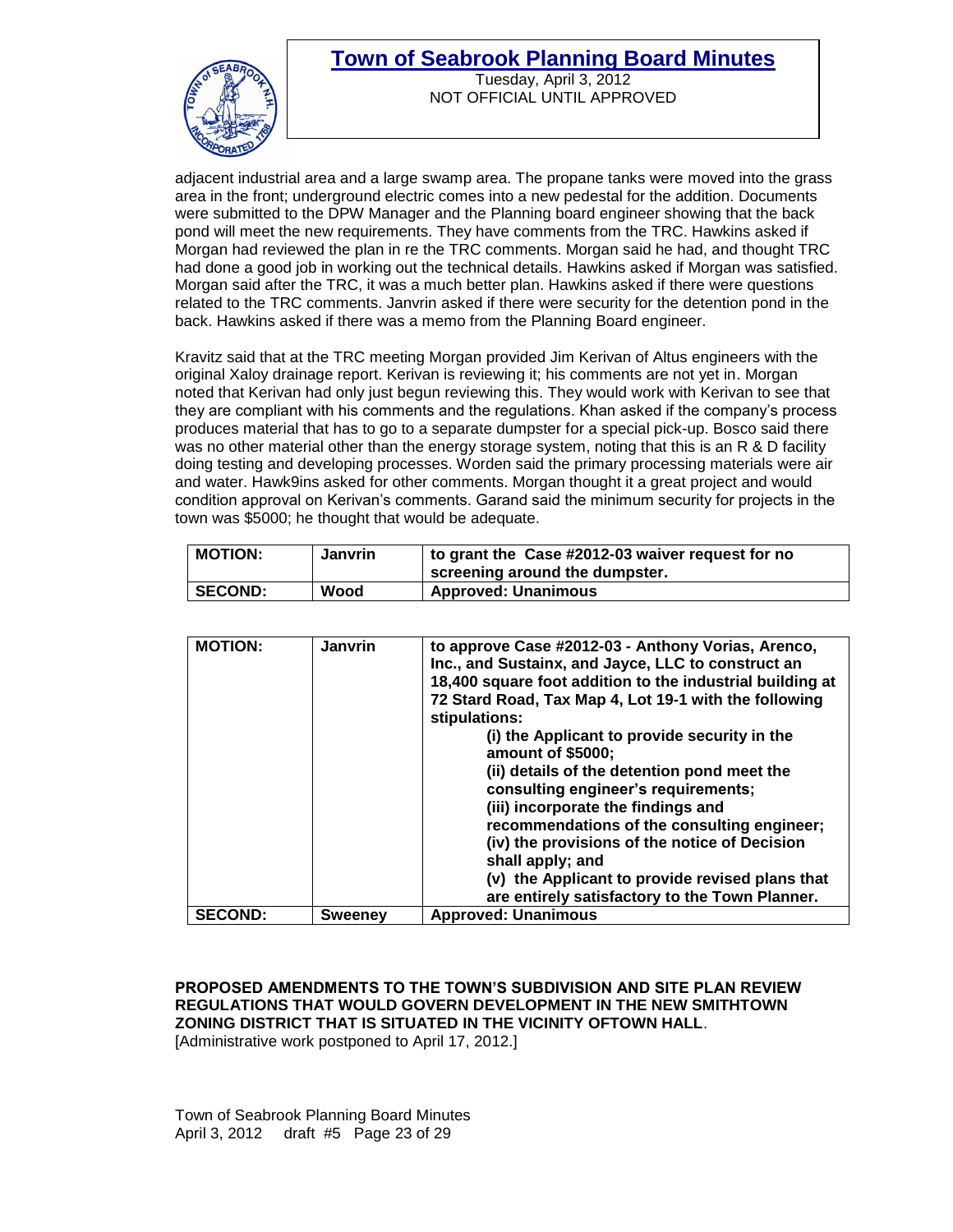

Tuesday, April 3, 2012 NOT OFFICIAL UNTIL APPROVED

#### **OTHER BUSINESS**

#### **DDR Waiver Request**

 Attending: Jim Grafmeyer, Vice President, DDR; Steven Ireland, District 6, New Hampshire Department of Transportation; Scott Mitchell, representing an abutter; Appearing for the Applicant: Attorney Malcolm McNeill Jr, McNeill, Taylor & Gallo;

 McNeill had represented DDR in Seabrook for 7 years, and had the unusual request of asking the Board not to become involved, by delegating a matter to Morgan and Garand who are qualified administrative people. They want to involve this issue, as well as two others with the Town which don't involve the Planning Board, so they can proceed in April to pay to the State in excess of \$2,000,000 to go forward with the Bridge improvements that are necessary for [the shopping center] project. McNeill believed that the two town issues were positioned to be resolved. Appreciated that Ireland was present as he had no objection to the proposal [described below]. McNeill noted that Mitchell was representing an abutter who has concerns about the project. The matter had also been discussed with Morgan, Garand, and the Town Manager. DDR believes that all of the parties with whom the matter was discussed would find it reasonable for the Planning Board not to take jurisdiction in this matter.

McNeill explained that originally the Venture facility had two access points which DDR has eliminated. DDR now can move forward with centralized close to a signalized intersection. As part of the approval they agreed to close a full service entry point into the parcel that is now the McDonald's restaurant. An abutter has raised an issue related to a reciprocal easement agreement among McDonald's, Pizza Hut, CVS and Provident Bank which provides for access across and between all of their properties. The abutter alleges that the closure of the McDonald's access is in violation of the easement agreement. McNeill suggested that there is room for disagreement in re the interpretation of the agreement, but they want to resolve their issues with the abutter. He said that the abutter is fine with DDR's proposal, as well as the Planning Board delegate Morgan and Garand to follow through with this acceptable resolution of the issue.

McNeill said that the entire plan is almost a 50 acre parcel with 450,000 square feet of approved retail space. DDR proposes to make one small change. After consultation with Garand as to how to lay out the change, they propose a right in/out that is 80 feet back from Route 1 and 50 feet back from DDR's property line. As opposed to the previous access point into the McDonald's that was full service, this is just right in/out with an impediment to any other type of use. McNeill asked the Board to recall that ultimately DDR will acquire the current McDonald's property, and the McDonald's restaurant will be will be relocated to the north of the current site; that site for McDonald's had been fully approved. For a period of time the current McDonald's site will be vacant or unoccupied, but there would be a provision for a right in/out to take care of the abutter's concerns. McNeill said that the town would be further protected because, if that site is to be developed it would have to come before the Planning Board. At that time, the Board would be in control if the access point needed to be moved. Additionally, there is access from the rear of the site that was previously approved by the Board.

McNeill said DDR believes that in most communities this proposal would be characterized as a de minimis change. However, given the size and scope of this project, they wanted to get the Planning Board's consent that it be administratively delegated. McNeill noted that Ireland had reviewed this change on behalf of NHDOT, and had written his concurrence with the proposal. McNeill said that VHB had been the engineering firm from the beginning and their reports were

Town of Seabrook Planning Board Minutes April 3, 2012 draft #5 Page 24 of 29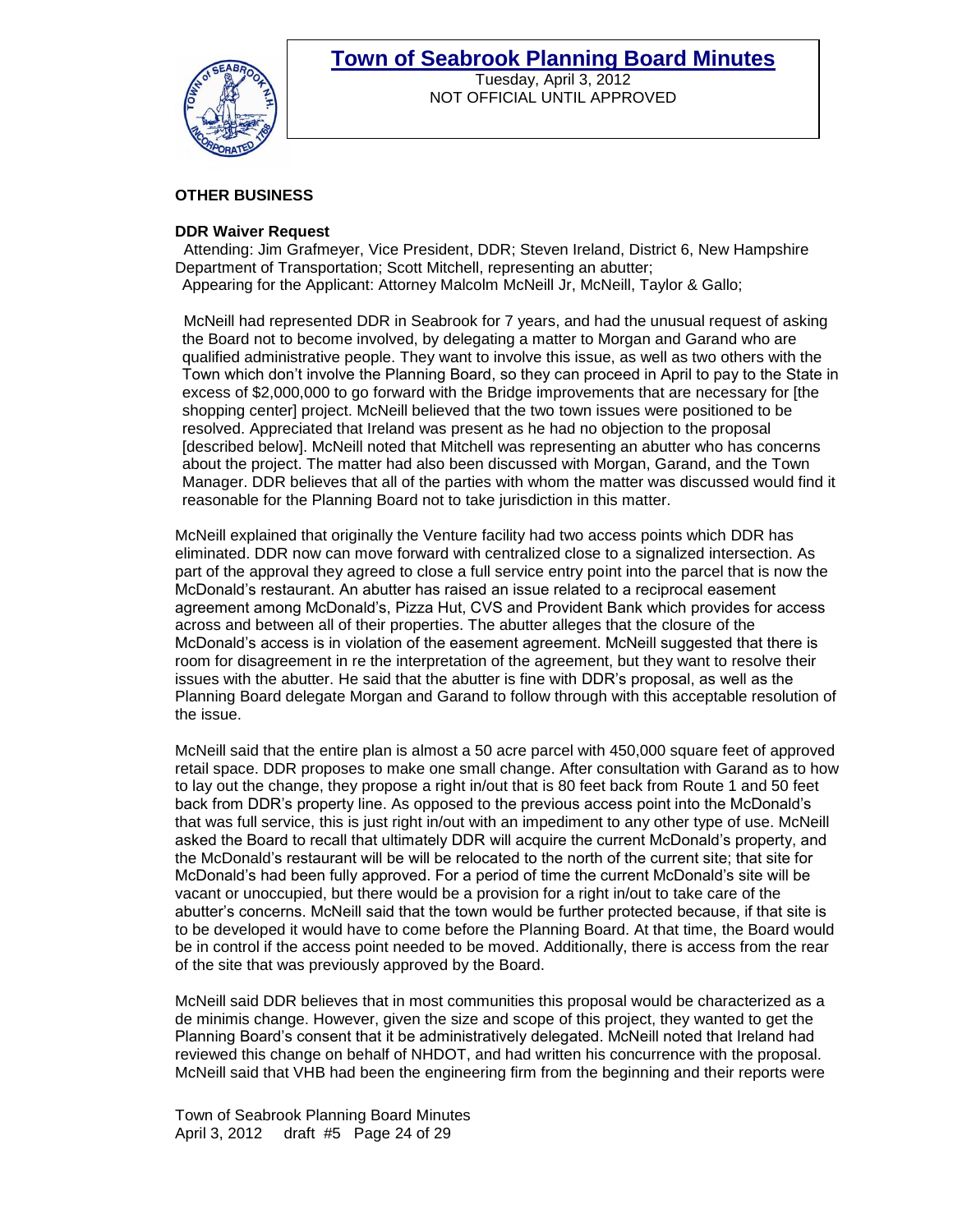

#### **Town of Seabrook Planning Board Minutes** Tuesday, April 3, 2012

NOT OFFICIAL UNTIL APPROVED

reviewed by the Board's consultants. Their work is very reliable. VHB had indicated there would be no adverse effect. The proposed access point is restricted, as opposed to the full access point that previously existed. VHB believes this change and would satisfy the concerns of the abutter.

McNeill commented that Morgan and Garand are duly qualified to make any decisions. If the Board did not take jurisdiction, they would bring the plan to Garand and Morgan who have already seen it. McNeill supposed that they would say that what they are shown is acceptable, or make some changes, for example with landscaping or lighting, and that would conclude DDR's issue with the abutter. On a subsequent occasion, as part of the agreement with the town which had been discussed just prior to this meeting, if further action occurs on the current McDonald's site the Planning Board would have control and might move the entry way further up into the shopping center in a manner that would accommodate whatever goes in. McNeill said this is a short-term fix with long-term protection.

Khan asked who would own the site when the McDonald's is relocated. Grafmeyer said that McDonald's would take ownership of their new parcel and DDR would take ownership of their existing parcel. Hawkins asked what would happen to the existing McDonald's building, and whether it would sit until the parcel is redeveloped. Grafmeyer doubted that someone would want the building as is, so at some point it would probably be demolished. Hawkins asked how the through traffic work for the other locations. McNeill said that once the building was demolished the site would be available. Hawkins asked if they would pave it. Grafmeyer said they would pave it to keep the access open. Hawkins asked why they would not put the access further back at this time, rather than having to repave. McNeill said in discussions with VHB, NHDOT, and the abutter, this seemed to make sense for now. Janvrin thought it was safest as they would not take up storage or back-up space. McNeill added that there would not be lefthand traffic entering. Hawkins asked if the distance was about five car lengths. Grafmeyer said it is 80 feet. Hawkins asked if that would be enough to keep traffic from backing up onto Route 1. McNeill said it was. Ireland said if someone is pulling in and trying to get to e.g. CVS, they would continue. He could not imaging 15 vehicles backing up at the Pizza Hut with five more trying to make that turn. Hawkins asked if there would be a problem with the slow-down going in. Ireland said there would not. He did not see an issue no matter from which direction someone is pulling in.

Wood thought there would be no way to leave the existing building standing because the drivethrough would stall cars coming in. Grafmeyer explained they would not install that right in/out in until they come before the Board with a siteplan for that lot. Wood asked how that would satisfy the abutter. McNeill pointed out that the abutter was present. Hawkins said that is their problem going forward, and was not really a Planning Board issue other than the change to the siteplan. Wood. Grafmeyer said they would not install the right in/out until the Board had approved a plan for the parcel, or they had demolished the building. Garand said this would resolve the connection requirements for the easement. Janvrin thought the lot was approved for access through the back side, in addition to the right in/out. Grafmeyer said that was correct. Mitchell said the abutters' concern was the traffic coming from Hampton Falls. Forcing them to go down to the light and return was not convenient, and not a good plan. They told DDR that this solution was what it would take to their project work as they have it now. Hawkins was still concerned about why they were not opting for an easier location further up. Grafmeyer said they had checked with VHB and wanted to start with the minimum requirement.

Mitchell said his people would prefer the access to be closer, so it would be easier for their customers from Hampton or Hampton . Today they cut across the road to go to CVS or the

Town of Seabrook Planning Board Minutes April 3, 2012 draft #5 Page 25 of 29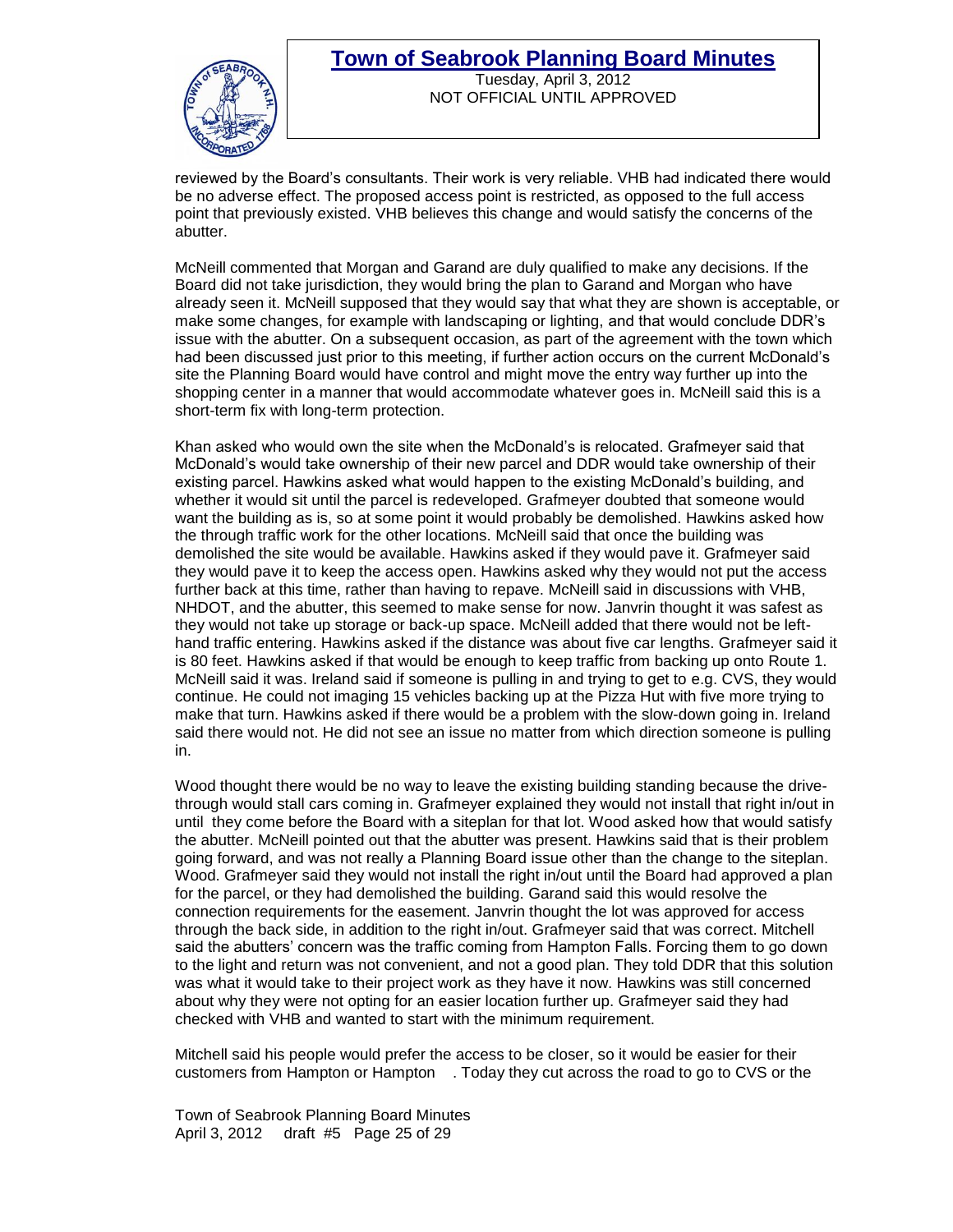

Tuesday, April 3, 2012 NOT OFFICIAL UNTIL APPROVED

Bank. He never goes to the light to make the turn. The traffic engineers felt the proposed location was an adequate distance. Wood said today she goes into the McDonald's lot and takes a right to CVS. Now there would be a jog. She suggested putting the access further to the back for a straight line behind the stores to the Bank. Janvrin said a queuing area is needed. Grafmeyer said all of this would be contingent on what the user of that parcel needed. McNeill said they needed the assurance for the abutter, through the Board, that an access at this general location would be acceptable, because that resolves the issue with the abutter. Khan asked for Ireland's view. Ireland had no issue with the right in/out; from a traffic standpoint it is fine.

Khan said everyone knew that there would be a traffic light at the intersection. Ireland said there would be concern the closer it gets to the light, because one individual might not slow down for a car turning into the access. He had no issue with 80 feet; he would question 50 feet. Two traffic engineering firms had looked at this and are comfortable at that distance, Ireland was comfortable there or further back, but no so comfortable closer to the signal. He was confident that the internal movement would not affect Route 1. Khan noted that they are not doing anything now. Ireland agreed they would have to return to the Board at some point; he could not see the existing McDonald's building staying where is. McNeill commented that there would be a new McDonald's right across the roadway. Ireland said they would have to return for a redevelopment, and they could move the access back. But if they wanted to be closer to Route 1, to ask the NHDOT first.

Hawkins asked Morgan for the proper procedure. Morgan recommended taking no jurisdiction. Hawkins explained that in the past the Board had determined that changes to major plans like this of this nature have been "minor". The Board also has a history of not taking jurisdiction on such items. In either event, it means that there is no need for public or abutter notices for a full review. He noted that people were in attendance representing all of the properties involved. If the Board took a different direction, the Bridge work that the State is trying to push forward would be delayed. He recommended following Morgan's approach and not take jurisdiction. Khan wanted to have the abutter's comments for the record. Mitchell said he is ok with the proposal. Janvrin asked if the change would be documented when DDR files the as-built for the project. Wood commented that she would have to go down to the light until there was a plan for the parcel. Mitchell said they just wanted to get the proposal to the Planning Board to be sure it was acceptable. Their preference would have been to get their own curb cut.

| <b>MOTION:</b> | <b>Janvrin</b> | to waive jurisdiction in re the access point proposal in<br>connection with Cases #2008-23 and #2009-01 as<br>presented on April 3, 2012. |
|----------------|----------------|-------------------------------------------------------------------------------------------------------------------------------------------|
| <b>SECOND:</b> | Wood           | <b>Approved: Unanimous</b>                                                                                                                |

#### **NHDOT – ROUTE 1 SIDEWALK AND WORK ZONES AGREEMENT**

Hawkins said the Board needed to take action on the sidewalk agreement with the New Hampshire Department of Transportation for the widening of Route 1 south of Route 107. Janvrin said in this agreement the town would assume the maintenance. Hawkins said NHDOT had restated the liability clause which was more satisfactory to the Selectmen and the town Manager. The liability in one of the original agreements signed by the Town was pretty aggressive. This one does not seem to be the same. Hawkins asked Ireland to address the language change. Ireland said there was very little change from the agreement signed in 2008, in that the NHDOT would not be responsible for any costs incurred by the Town under this

Town of Seabrook Planning Board Minutes April 3, 2012 draft #5 Page 26 of 29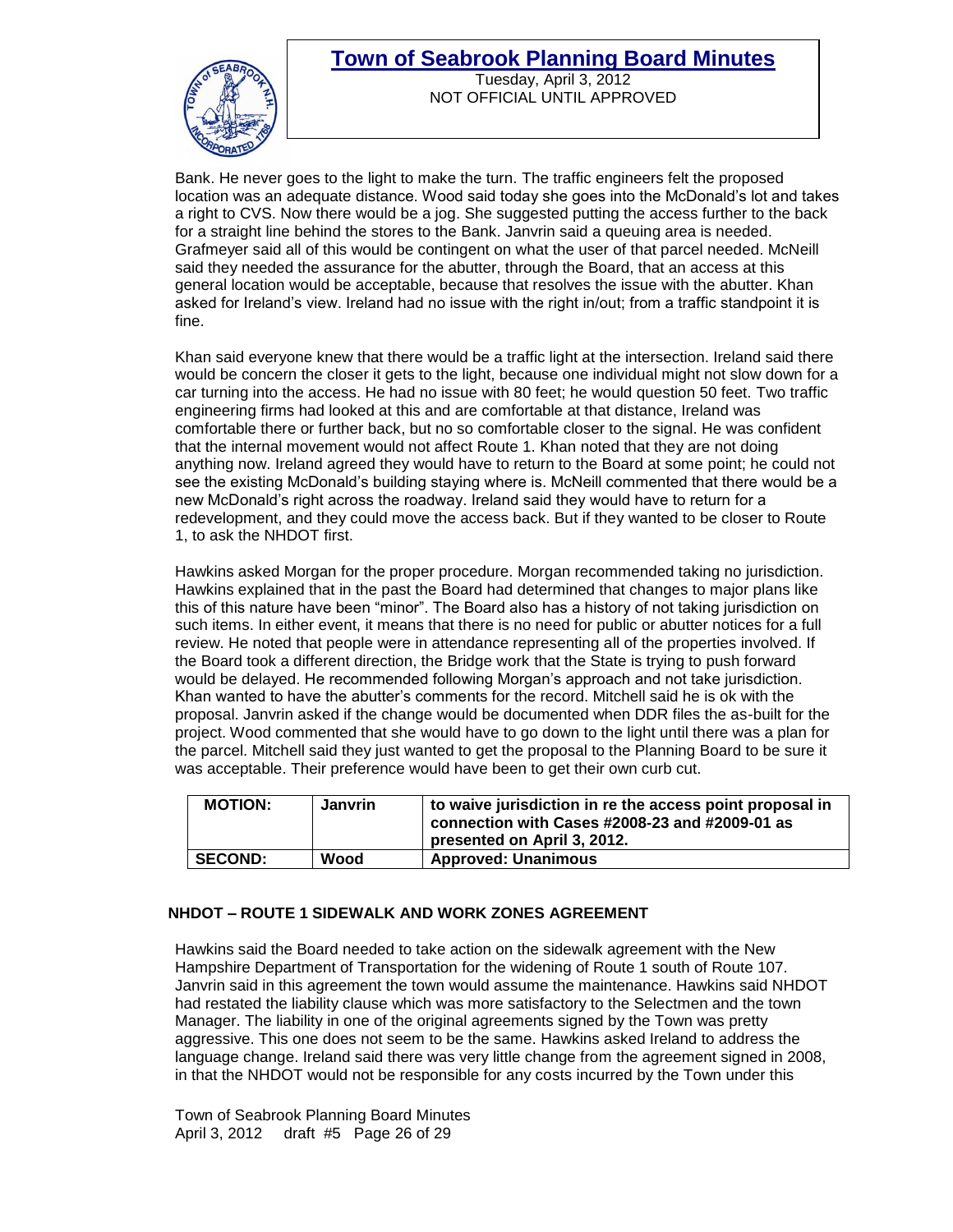

Tuesday, April 3, 2012 NOT OFFICIAL UNTIL APPROVED

agreement. Neither the NHDOT nor the Federal Highway Administration would be responsible for any expenses for costs incurred by the town under the agreement. There is no federal funding in this project; it made sense that that boiler plate language would come out. Ireland thought that the federal reference should have been scratched in 2008.

Hawkins' reading was that the town was to provide or cause to provide for maintenance. He thought that the town ought to be able to write a supplemental agreement with abutting property owners for the maintenance of the sidewalks in front of their properties. He thought that Ireland had indicated that this would not be restricted. Ireland said there was nothing that restricts the town from doing that. The State would have a legal binding agreement with the town that the sidewalks would be maintained according to the town's policy. If the town also has an agreement with someone else for that maintenance, that's like a sub-contractor. In a default, he did not see a problem for NHDOT because it would look to the town. If there were a default because a landowner went out of business, he imagined that the town would take over, and hope to get a subsequent agreement. Ireland saw no issue with this.

Hawkins said the agreement before the Board was for the west side of Route 1, south of Route 107. The project is to try to get rid of the bottleneck; some sidewalks would be ripped up. In order for the state to replace them, the town would have to sign the agreement. Hawkins said that the Board of Selectmen had signed one for the Bridge. The Selectmen had acted on the agreement for Route 1 south of Route 107, but the Planning board also had to act. Khan explained that about eight weeks ago the town received a letter from NHDOT indicating that the project on route 1 from Route 107 to the Lowe's would happen soon i.e. within a couple of years. In order to go ahead with this project the town would have to decide now if they wanted sidewalks. If the decided "yes" the existing sidewalks would be torn down, If the town wanted new sidewalks, it would have to agree for the maintenance. Khan said the Selectmen had discussed this and voted to go along with then agreement. The Planning Board would have to approve the same thing.

Hawkins said that the town had been hesitant to accept any level of liability in re the Bridge sidewalks. At that time the question was raised as to what happens if someone gets hurt, and the town had refused the sidewalks over the Bridge, i.e. people would cross the bridge without the protection of a raised sidewalk. The question was if the town would be relieved of its liability. The answer was it was not; the town had turned down a safety item that had been offered to it. Hawkins said that the current situation was similar. The state had offered to build sidewalks if the town signs the agreement. If the town doesn't sign, the state would not build the sidewalks. The decision is up to the Board which should consider if there is any less liability if it turns down the offer of sidewalks when it knows that the liability was there. Janvrin said the this is not the town's right-of-way, and at this time it does not have the liability on that property. As soon as the town signs the agreement it becomes a town liability. Keith Sanborn commented that the town doesn't even have the equipment to take care of the sidewalk. Janvrin said the DPW had asked for equipment for sidewalk plowing and had been turned down for eight years. The State of New Hampshire cannot tell the town that it had to maintain sidewalks on the State Right of Way. He considered this an unfunded mandate which is unconstitutional under the state constitution; he would vote "no" on this issue.

Hawkins asked for other comments; there being none at this time. Hawkins agreed with Janvrin about the initial discussions. Janvrin said that the State of New Hampshire had accepted that responsibility when the sidewalks were built, and it is owned by the NH Department of Transportation. As a voter in the Town of Seabrook, he did not want to accept liability on somebody else's property. If he were to build a sidewalk on someone else's yard, he thought it

Town of Seabrook Planning Board Minutes April 3, 2012 draft #5 Page 27 of 29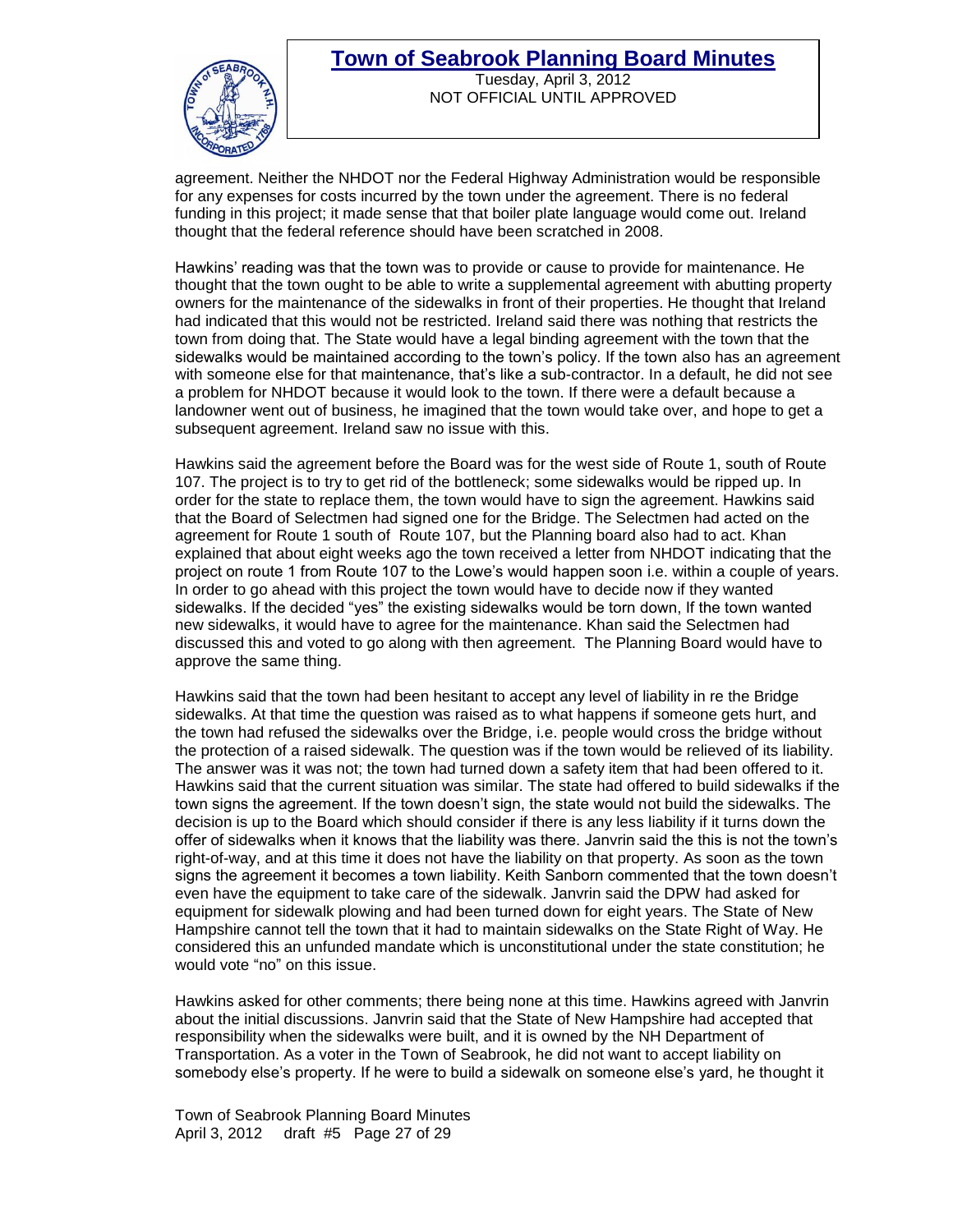

Tuesday, April 3, 2012 NOT OFFICIAL UNTIL APPROVED

crazy to say the town would have to maintain it. Wood commented that the Board had done this recently. Janvrin said he had voted "no" in that instance. Wood said this was done in other areas. Sanborn said if somebody got hurt on the sidewalk, or got hit by a snowplow, the town would be sued. He did not want that responsibility. Wood asked what would happen if sidewalks were turned down. Sanborn said bridges have a walkway on them. Hawkins said the Bridge had already been decided. The current matter is in re Route 1 south.

Wood asked what would happen if sidewalks are not built. Sanborn said they were not needed. Janvrin said the Board had talked about sidewalks and Smithtown Village zoning, and asked how many sidewalks there were i.e. none. That's the way it was supposed to be i.e. without sidewalks. Hawkins disagreed that that was what the Board wanted. Chase said that through the Safe Routes for Schools program, he was trying to create more sidewalks so children can have a safer place to walk. If there were to be no sidewalks, that would be a problem. Janvrin said that referenced town roads, not a state highway. The town does not won that property; it is not a town right-of-way. Abramson agreed with Janvrin and Sanborn, and did not want to take on someone else's liability. However, there is a safety issue. A couple of years ago, he ran on a platform of safety for pedestrians, and had talked with the DPW Manager and done lots of reading. Holland is way ahead on pedestrian safety. Their solution is a separated mixed use lane that can be on private or town land. He thought that a safer way, and would vote no. He had seen a lot of young persons who are walking, on bicycles, or skateboards, avoid the sidewalks in favor of the shoulders which are closer to the cars. Spending money on something that might reduce safety was bad.

Hawkins did not see how sidewalks reduced safety. Abramson said teen agers did not use them and walk on the road. Wood thought that might occur on side streets, but did not see that on Route 1. Khan said the town would not agree, the NHDOT would not build the sidewalk and people would walk on the shoulders. If one accident happened, NHDOT would say they requested the town to take care of this. Janvrin said it is not the town's liability because it did not own the property; it is their problem. Khan said that either way the Town of Seabrook would be a party if a lawsuit. Hawkins said that either way the Planning board had a responsibility to provide safety for the townspeople. He thought that having a commercial area without sidewalks would be an abdication of the Board's responsibility to think about safety in these matters. He thought that building along Route 1 and not provide sidewalks in a commercial shopping area, made no sense. Chase said if the present sidewalks are to be moved, it would be mandated 9by town rules) to have sidewalks in a commercial area. Hawkins agreed, Chase asked how sidewalks could not be replaced.

Abramson said he walks and bicycles on Folly Mill Road. He sees other people walking and did not want sidewalks around in Smithtown Village because of safety and cost. Hawkins said the current question relates to south of Route 107 on Route 1, not Smithtown Village. Abramson was 100 percent against this style of sidewalk. Since it is life and death, for public safety the best design possible should be studied. Wood did not think an in-depth study for sidewalk was needed. Abramson said pedestrian safety is another reason he ran for the Board. Sanborn said the Route 1 sidewalks had never been taken care of by the town; it is all the state. Wood did not see sidewalks [going south] until Rocks Road. Sanborn said there were sidewalks at least on one side – right by Provident way. Wood asked if there was no sidewalk, and someone fell and was hurt, did that create liability for the town because as of right now it is the State property and their liability. The State is asking the town to take the responsibility. She asked if the town did not take the responsibility, would it somehow be liable, and would like an attorney's opinion. Janvrin asked he fell down in her driveway, could he sue. If he fell down in a neighbor's driveway, could